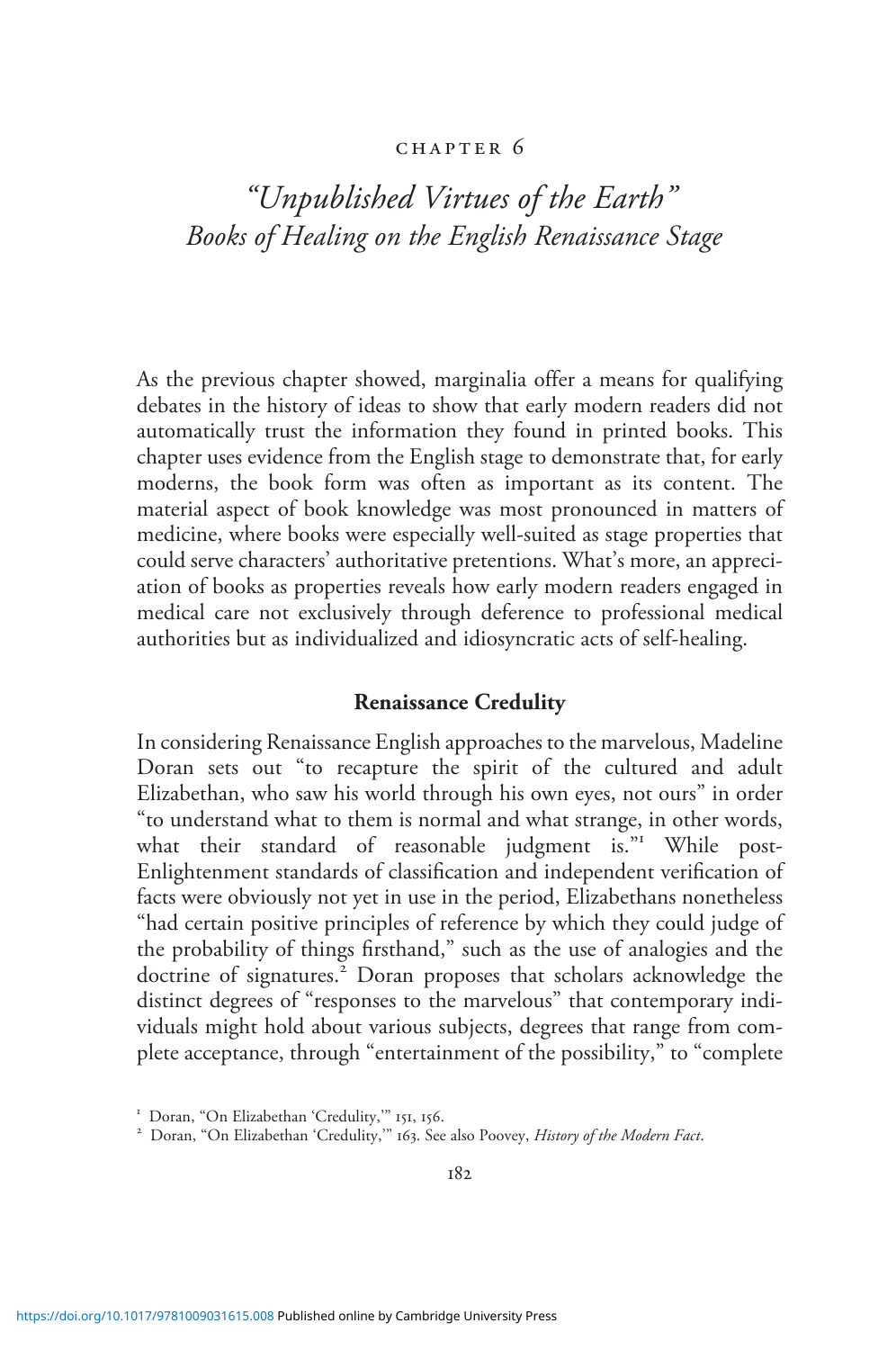rejection ... with a willingness for reasons of convention or of symbolism to entertain the fiction imaginatively." <sup>3</sup> As she notes, such a range of credulity accounts for the message of John Donne's popular poem "Go and catch a falling star," where "it does matter in what state of belief we are in with regard to mandrakes or mermaids, for if we believe in them too thoroughly we shall miss the point of the poem, that a constant woman is as strange as they." 4

Even by the standards of modern knowledge, humanists may have made their assertions about early modern credulity and the efficacy of medieval and Renaissance herbal remedies too easily. An article in the Journal of Ethnopharmacology by scientists examining sixteenth-, seventeenth-, and eighteenth-century herbals for evidence of plants that were supposed to effectively treat rheumatoid illness found that more than half so identified by the herbals do work.<sup>5</sup> The authors have since followed up this study with others on Renaissance herbalists' remedies for epilepsy and malaria.<sup>6</sup> While Francis Johnson may have disagreed with Wyer's assertion of a hot plaster to cure hemorrhoids in 1944, the same remedy was advocated by master barber-surgeon John Gerard in his herbal of 1597 and may have been a common treatment.<sup>7</sup> The appearance of such remedies suggests that early modern writers who addressed a wide public audience assumed that their readers had a considerable body of personal and common knowledge upon which they could draw to evaluate a book's claims. Such critiques likewise made their way into popular entertainment. In his mockery of

<sup>3</sup> Doran, "On Elizabethan 'Credulity,'" <sup>170</sup>–171. <sup>4</sup> Doran, "On Elizabethan 'Credulity,'" <sup>173</sup>. For a more extended treatment, see Daston and Park, Wonders and the Order of Nature. Donne's poem appears in dozens of surviving seventeenth-century manuscripts (Peter Beal (ed.), *Catalogue of English Literary Manuscripts 1450–1700*, accessible at [www](http://www.celm-ms.org.uk)<br>.celm-ms.org.uk).

 $5$  See Michael Adams, Caroline Berset, Michael Kessler, and Matthias Hamburger, "Medicinal Herbs for the Treatment of Rheumatic Disorders: A Survey of European Herbals from the 16th and 17th Century," Journal of Ethnopharmacology 121 (2009): 343–359.

<sup>6</sup> Michael Adams, Sarah-Vanessa Schneider, Martin Kluge, Michael Kessler, and Matthias Hamburger, "Epilepsy in the Renaissance: A Survey of Remedies from 16th and 17th Century German Herbals," Journal of Ethnopharmacology 143 (2012): 1-13; Michael Adams, Wandana Alther, Michael Kessler, Martin Kluge, and Matthias Hamburger, "Malaria in the Renaissance: Remedies from European Herbals from the 16th and 17th Century," Journal of Ethnopharmacology 133 (2011): 278-288.

<sup>&</sup>lt;sup>7</sup> "The leaues of Elder boiled in water vntill they be very soft, and when they are almost boyled inough, a little oile of sweet Almonds added thereto, or a little Lineseed oile; then taken forth and laide vpon a red cloth, or a peece of scarlet, and applied vnto the Hemorrhoides or Piles, as hot as can be suffered, and so remaine vpon the part affected, vntill it be somewhat colde, hauing the like in a readines, applying one after another vpon the diseased part, by the space of an hower or more, and in the end some bounde to the place, and the patient warme a bed: it hath not as yet failed at the first dressing, to cure the said disease; but if the patient be dressed twice, it must needes do good, if the first faile" (Gerard, Herball (1597), sig. 4K8r).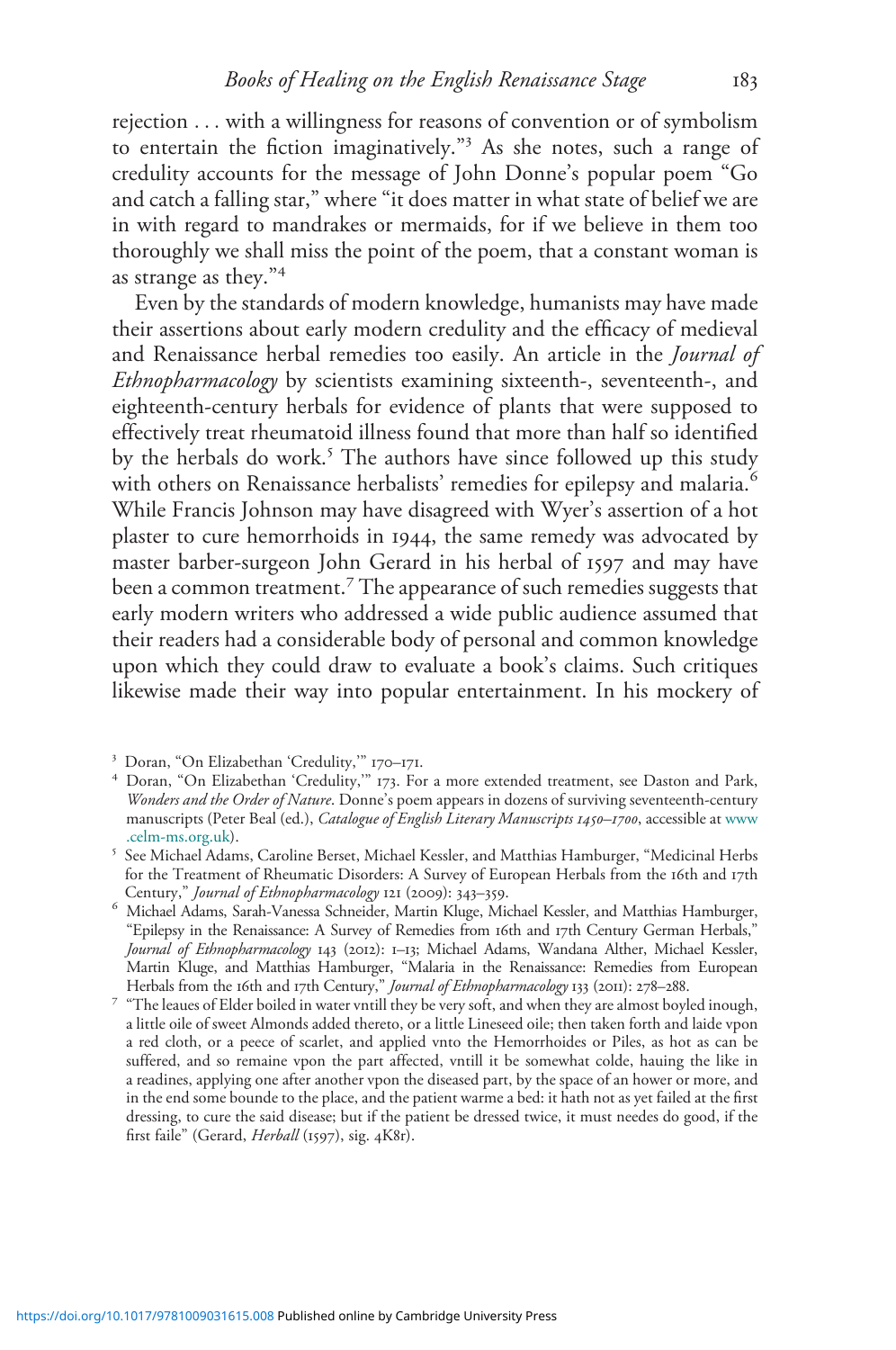grocers, The Knight of the Burning Pestle (1607), Francis Beaumont could assume that enough early moderns recognized the value of licorice to "maketh a mannes brest / his throte / & his  $\log \log n$ , moyst and in good tempre" (Bankes 1525, sig. E1v) to squeeze even more of a laugh out of a pushy character's unnecessary interruptions of the action of a play-within-a-play:

WIFE I pray, my pretty youth, is Rafe ready?

Boy He will be presently.

WIFE Now, I pray you, make my commendations unto him, and withal carry him this stick of licorice. Tell him his mistress sent it to him, and bid him bite a piece; 'twill open his pipes the better, say.  $(1.1.69-76)^8$ 

Just as apprentice Rafe echoes nothing but popular speeches by the likes of Hotspur, Mucedorus, and Hieronimo, his master and his mistress offer their customers nothing but widely known popular remedies. Wife Nell's disturbance is made the more aggravating (and more humorous) because she assumes her knowledge is specialized whereas it is widely held in common, a usurpation of medical authority that mimics the way she and her grocerapothecary husband George have usurped the public stage of the fictional play The London Merchant.<sup>9</sup> In a similar way to Nell and George, the booksellers operating during the first century of print endeavored to commodify much common herbal and medical knowledge for their own profits. Although the resulting books supplemented the information circulating in folklore and public discourse, they did not necessarily supplant it.<sup>10</sup>

## Authorizing Stage Medicine

Francis Beaumont's assumption of his audience's familiarity with simple remedies in *The Knight of the Burning Pestle* is a reminder that Renaissance dramatists regularly drew both on common knowledge and on contemporary

<sup>&</sup>lt;sup>8</sup> Francis Beaumont, *The Knight of the Burning Pestle*, in Arthur F. Kinney (ed.), *Renaissance Drama* (Oxford: Blackwell, <sup>1999</sup>). <sup>9</sup> Margaret Pelling calls such homey recipes "kitchen physic." See Margaret Pelling, "Compromised

by Gender: The Role of the Male Medical Practitioner in Early Modern England" in Hilary Marland and Margaret Pelling (eds.), The Task of Healing: Medicine, Religion and Gender in England and the Netherlands 1450–1800 (Rotterdam: Erasmus Publishing, 1996), 101–133; 104. On the epistemological ramifications of kitchen physic practiced by women in domestic spaces, see Wall, *Recipes for Thought*, 219–226.

<sup>&</sup>lt;sup>10</sup> More specialized studies of readership reinforce this readerly resistance. For example, J. Wogan-Browne's work on hagiography and virginity literature reinforces the ways in which female readers in particular deployed complex strategies of interpretation to challenge dominant narratives about women's bodily autonomy. See Saints' Lives and Women's Literary Culture: Virginity and Its Authorizations (Oxford: Oxford University Press, 2001).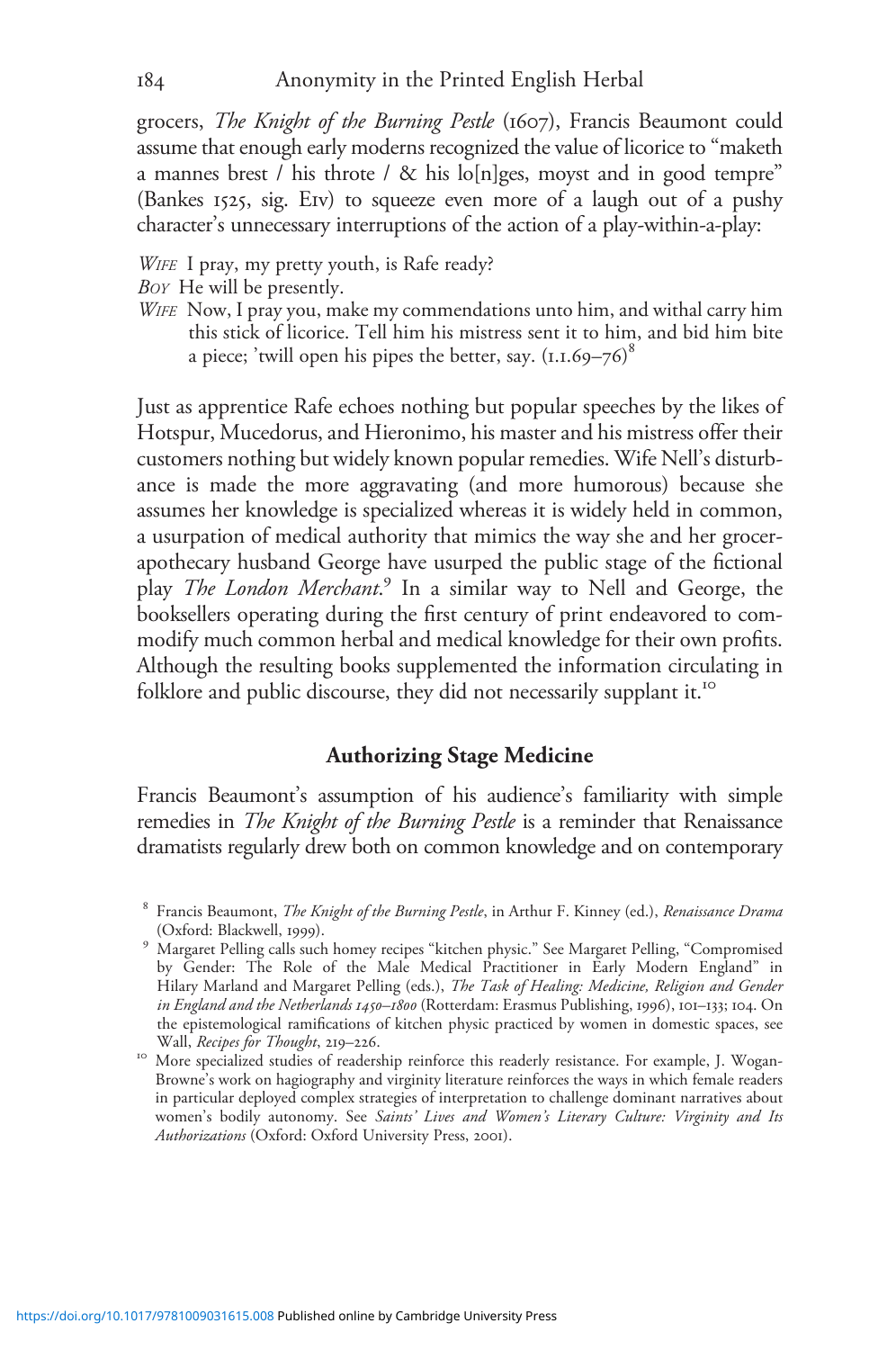cultural debates to furnish the worlds of their plays. Here, too, can we find evidence that the material forms of books caused readers to take matters of influence into their own hands. Renaissance dramatists widely recognized that, as props, books could figure synecdochally on stage to endorse and to undermine characters' authority.<sup>11</sup> In a number of plays by Shakespeare and his contemporaries, lay healers (that is to say, medical practitioners other than physicians and surgeons) are explicit in their use of written materials to validate their own successful healing acts. Other characters defend their right to selfmedicate, which provides a larger context for understanding how herbal authors attempted to assert their dominance over the administration of herbal remedies. Such an interruption in my analysis of the printing history of Renaissance herbals may seem to mistake the symptom for the cause, but this chapter is designed to illuminate the setting in which sixteenth-century publishers, herbalists, and medical authors competed for readers. As Jean E. Howard has remarked in her study of the Elizabethan public theatre's role in cultural transformations, "the scripts themselves embody social struggle ... they enact a contest between and a negotiation among competing ideological positions." <sup>12</sup> Only in an environment where readers already assumed that they had a responsibility to heal themselves did it make sense for medical authors to take such pains to position themselves as gifted advisors and specialized counsellors. Such attention also offers a literary payoff: drawing out this lost history of self-medicating as it appeared not only on the Renaissance English stage but also on the extant pages of popular sixteenth-century herbals enables me to account for the curious disappearance of Cordelia's attendant "Doctor" – a character who exists in the 1608 quarto History of King Lear but whose role is replaced by an indistinct "Gentleman" in the 1623 folio Tragedy of King Lear. Given Shakespeare's attitudes towards physicians and lay healers elsewhere in his canon, I propose that this famous crux concerning the character's identity is inflected by debates over who has the right to authorize what should be *common* knowledge. To understand Beaumont's joke about George and Nell is thus to understand something of the King's Men's revision of King Lear: both cases highlight the ways that English healers tried to assert their scholarly and literary credentials upon resistant subjects.<sup>13</sup> Printed books played a major part in this jockeying for authority.

<sup>&</sup>lt;sup>11</sup> On the role of properties on the Renaissance English stage, see Andrew Sofer, *The Stage Life of Props* (Ann Arbor: University of Michigan Press, 2003).

<sup>&</sup>lt;sup>12</sup> Jean E. Howard, *The Stage and Social Struggle in Early Modern England* (London: Routledge, 1994), 83.<br><sup>13</sup> I remain convinced by the argument that Shakespeare was the agent behind the revision of Quarto to

Folio texts provided by John Kerrigan's essay "Revision, Adaptation, and the Fool in King Lear," in Taylor and Warren, The Division of the Kingdoms: Shakespeare's Two Versions of King Lear (Oxford: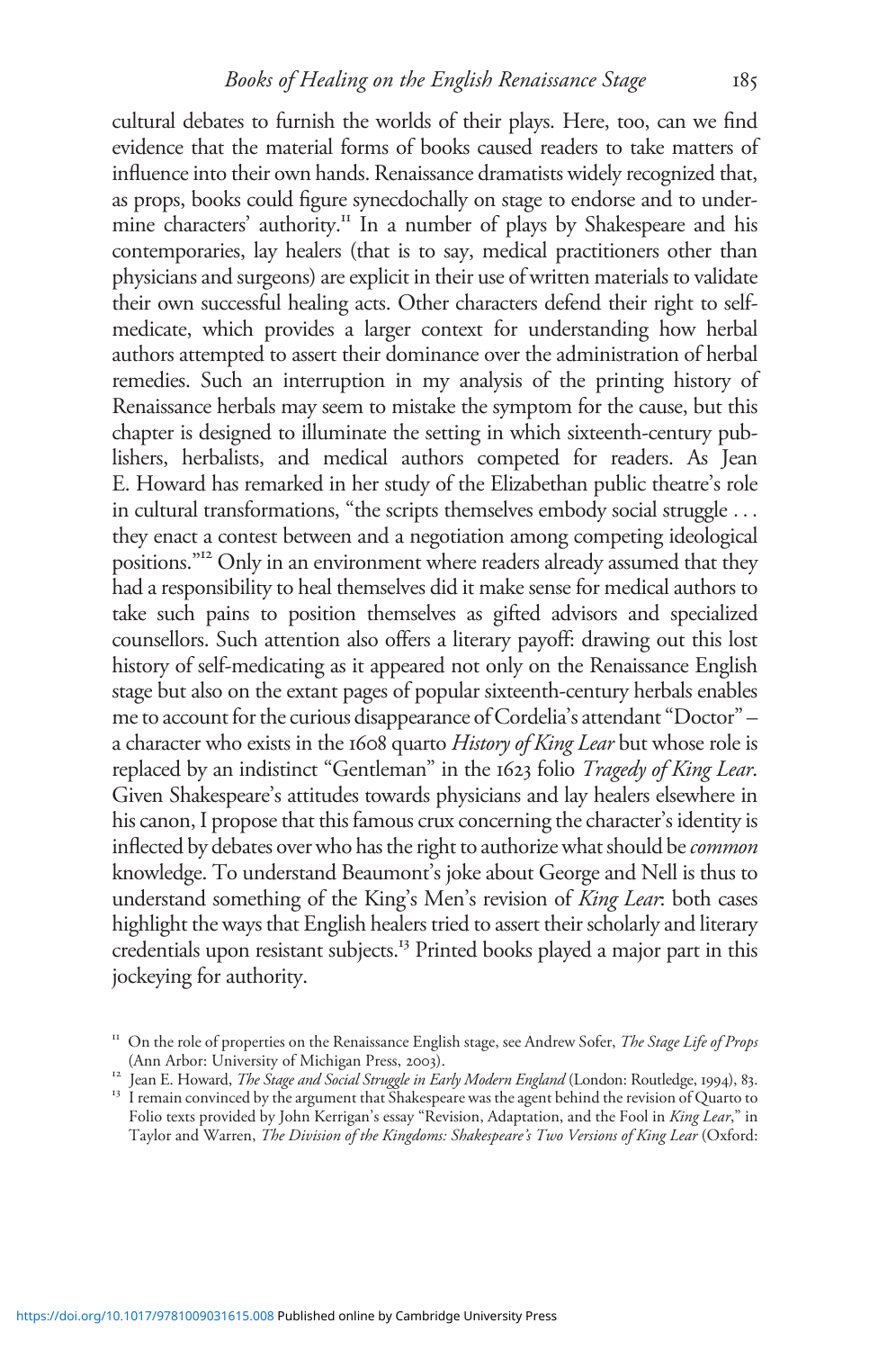In the 1520s, when both the little Herball and The Grete Herball were first published, members of the nascent College of Physicians of London were still struggling to situate themselves within a diverse medical marketplace.<sup>14</sup> London's Company of Barber-Surgeons, like the Stationers, had a long history within the City and would soon get a royal charter of their own in 1540. Apothecaries like George and Nell would remain part of the Grocers' Company until the Society of the Apothecaries would split apart from them (with the physicians' help) in 1617, but the Grocers' status as one of London's great twelve livery companies ensured that such medicament-dispensing grocers were both plentiful and powerful.<sup>15</sup> When, in 1518, the College of Physicians of London was granted their charter, its members were profoundly outnumbered by London citizens well-equipped to manage the commercial and civic aspects of healing. The handful of physicians could not realistically compete for practical dominance, but members of the College had other, far more important, social goals in mind.

Margaret Pelling has written at length about the College's struggles during the seventeenth century to differentiate itself from other healers and empirics through a concerted program of professionalization and "aggressive intellectual activity" that sought to demonstrate the ways that physicians' considerable humanistic training raised them above the menial "body-service" performed mostly by women.<sup>16</sup> Pelling's work shows that, while early modern English physicians might have been able to obtain high social status on an individual level, their professional body remained insecure about their intellectual pretensions as a group. "[T]he College seem[ed] to be manifesting a form of self-consciousness unusually well developed for the period," Pelling writes, "composed of anxieties, insecurities, and a mode of selfrighteousness, allied to an entirely anomalous institutional position and lack of effective connection with the political process."<sup>17</sup> Seeking to establish physicians not only as healers but more importantly as intellectual counselors

Clarendon Press, 1986), 195–245, which highlights the ways that a "tinkering" playwright would revise earlier work; other critics, however, reserve from passing judgment on just who, exactly, was responsible for making alterations to the Quarto to produce the Folio text.

<sup>&</sup>lt;sup>14</sup> See Margaret Pelling, Medical Conflicts in Early Modern London: Patronage, Physicians, and Irregular Practitioners 1550-1640 (Oxford: Oxford University Press, 2003). Pelling points out that the term "medical marketplace" is Harold Cook's, which she explains describes "the relative (and increasing) lack of regulation of medicine in an England heading towards laissez-faire economics and partisan

<sup>&</sup>lt;sup>15</sup> C. R. B. Barrett, *The History of the Society of Apothecaries of London* (London: Elliot Stock, 1905).<br><sup>16</sup> Margaret Pelling, "Compromised by Gender," 114. See also Pelling and Webster, "Medical Practitioners," and Pelling, Medical Conflicts, esp. chap. 6, "Gender Compromises: The Female Practitioner and Her Connections."<br><sup>17</sup> Pelling, *Medical Conflicts*, 14.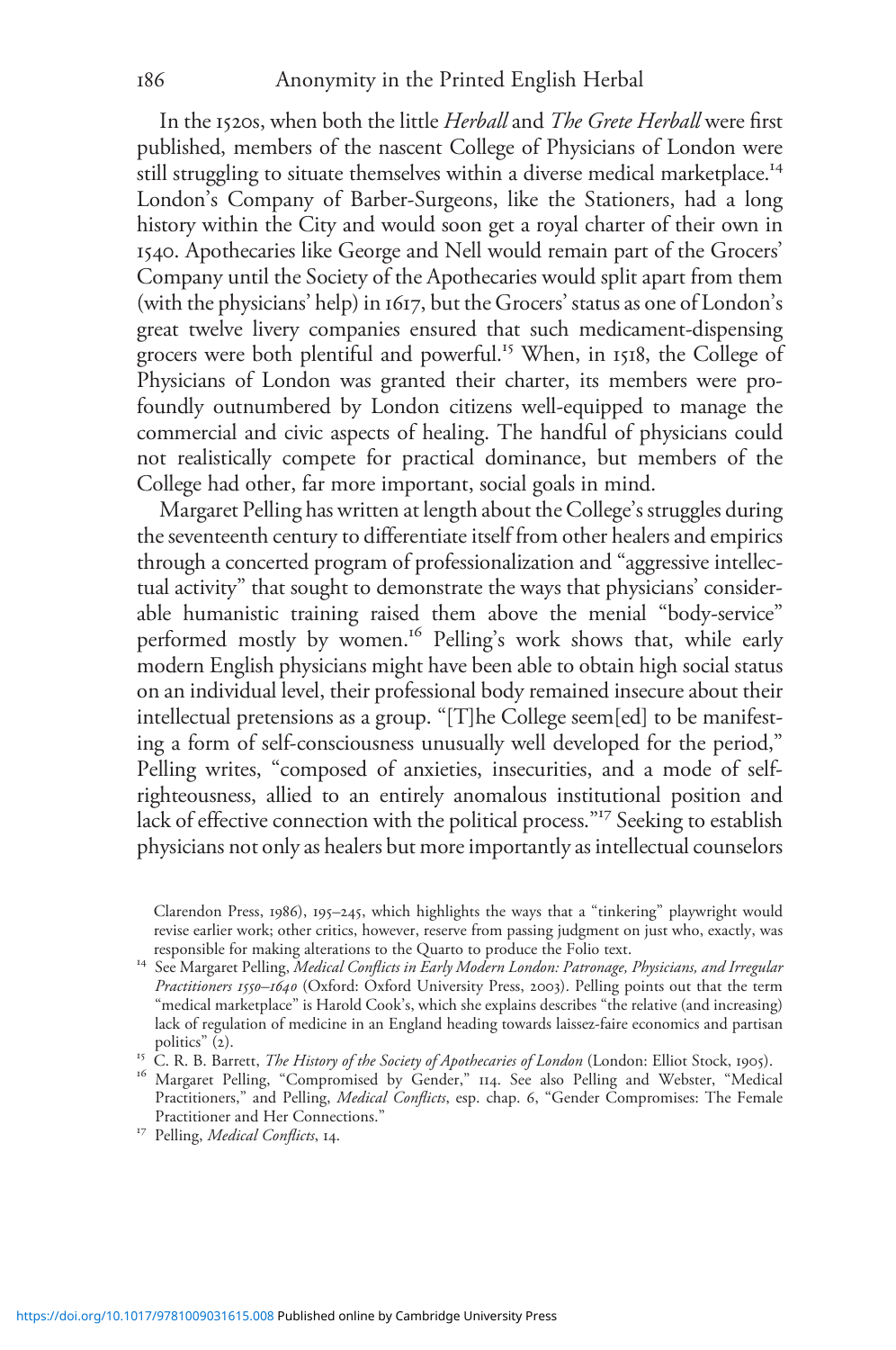with the ear of royal and civic authorities, the College even went so far as to implement a code of elevated dress for its members in 1597, stipulating "scarlet for feast-days and solemn meetings, purple for other occasions."<sup>18</sup> Such sumptuary dress signified a distinction between a College physician and any other practitioner of medicine such as a barber-surgeon or an empiric, whose services were not only cheaper but apparently preferred by laity at all levels of status. Francis Bacon was espousing popular opinion when he noted in his *Advancement of Learning* that "in all times, in the opinion of the multitude, witches and old women and imposters have had a competition with physicians." It is evident, however, that Bacon didn't really blame the public for their preferences, as his opinion of the College was not much better: "Medicine is a science which hath been (as we have said) more professed than laboured, and yet more laboured than advanced; the labour having been, in my judgement, rather in circle than in progression. For I find much iteration, but small addition."<sup>19</sup>

Since the granting of their charter of 1518, the College of Physicians had endeavored to "regulate" medical practice in London (and within a sevenmile radius of the city) by prosecuting unlicensed healers who fell outside the civic guilds of Barber-Surgeon and Grocers, such as empirics, mountebanks, and cunning women. This right was granted them by their charter's patent, which was designed "with a view to the improvement and more orderly exercise of the art of physic, and the repression of irregular, unlearned, and incompetent practitioners of that faculty." <sup>20</sup> Such "irregular practitioners" were viewed as a practical threat not only to the physicians' attempted monopolization of physic but also to the decorum and status of medicine itself, an anxiety that did not go unnoticed by Elizabethan dramatists alert to such moments of social struggle. Throughout Thomas Heywood's city comedy The Wise Woman of Hoxton (performed 1602-1603), for example, the disguised heroine Luce 2 critiques the eponymous character's "lawless, indirect and horrid means / For covetous gain!"<sup>21</sup> Sympathizing with the

<sup>&</sup>lt;sup>18</sup> George Clark, *A History of the Royal College of Physicians of London* (Oxford: Clarendon Press, 1964),  $137-138$ .

<sup>&</sup>lt;sup>19</sup> Francis Bacon, *Advancement of Learning*, ed. William Aldis Wright (Oxford: Clarendon Press, 1869), 135, 137.

<sup>&</sup>lt;sup>20</sup> William Munk, The Roll of the Royal College of Physicians of London, 3 vols. 2nd ed. (London: Royal College of Physicians, 1878), 1:1. For a copy of the original Letters Patent (in Latin), see Munk, Roll, 1:2–6. For a history of the College, see Harold Cook, *The Decline of the Old Medical Regime in Stuart*<br>*London* (Ithaca, NY: Cornell University Press, 1986) and Clark, *History*.

 $21$  All quotations from *The Wise Woman of Hoxton* are taken from Sonia Massai's edition of the play for the Globe Quartos series. Thomas Heywood, The Wise Woman of Hoxton, ed. Sonia Massai, Globe Quartos (New York: Routledge, 2002).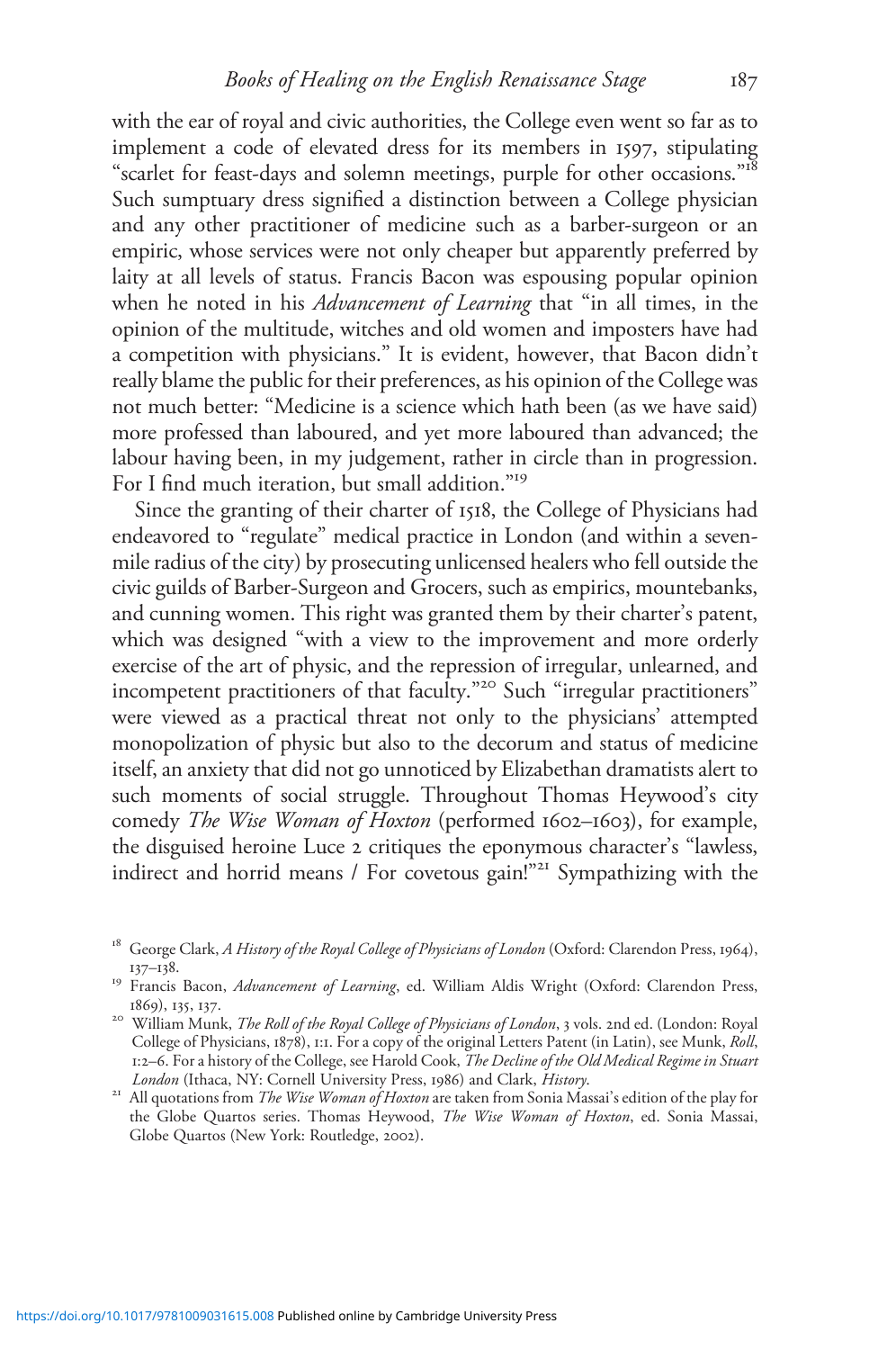status quo of professionalized medical authorities, Luce 2 dismisses the Wise Woman's pretensions, asking "How many unknown trades / Women and men are free of, which they never / Had charter for?" (3.1.43–45) and ultimately concluding that the Wise Woman's efforts are "no trade, but a mystery" (3.1.68). For her own part, the Wise Woman views herself as a veritable civic polymath:

Let me see how many trades I have to live by: first, I am a wise woman and a fortune-teller, and under that I deal in physic and forespeaking, in palmistry, and recovering of things lost. Next, I undertake to cure mad folks. Then I keep gentlewomen lodgers to furnish such chambers as I let out by the night. Then I am provided for bringing young wenches to bed. And for a need, you see I can play the matchmaker.

She that is but one and professeth so many,

May well be termed a wise woman, if there be any. (3.1.164–82)

The Wise Woman's bravado, which celebrates not only her healing prowess but also her skills as prophet and bawd, later serves to suggest that the play's outcome derives less from any inherent cleverness that she might have than it does from the naïve foolishness of her victims.

Luce 2 ends Heywood's play as its unmistakable hero, making clear that the Wise Woman is simply a charlatan; but not all early modern dramatists were quite so sympathetic as Heywood to the cause of the professional medical authorities. William Kerwin points out the ways that the "medical theater" of John Webster's The Duchess of Malfi serves to display "how claims to ancient and disinterested tradition can cover up base interests," ultimately revealing the ways that "medical power legitimates itself."<sup>22</sup> At the root of Kerwin's argument is an association that Webster makes between Malfi's corrupted court and the tenuous medical authority of the play's physicians, best illustrated by the Doctor's overestimation of his ability to intimidate Ferdinand's madness right out of him:

Let me have some forty urinals filled with rose water: he and I'll go pelt one another with them; now he begins to fear me. Can you fetch a frisk, sir? Let him go, let him go upon my peril. I find by his eye he stands in awe of me: I'll make him as tame as a dormouse.  $(5.2.68-73)^{23}$ 

<sup>&</sup>lt;sup>22</sup> William Kerwin, "'Physicians Are Like Kings': Medical Politics and The Duchess of Malfi," English

Literary Renaissance 28 (1998): 95–117; 96.<br><sup>23</sup> All quotations from *The Duchess of Malfi* are taken from John Webster, *The Duchess of Malfi*, ed. Elizabeth M. Brennan, New Mermaids (London: Ernest Benn, 1964).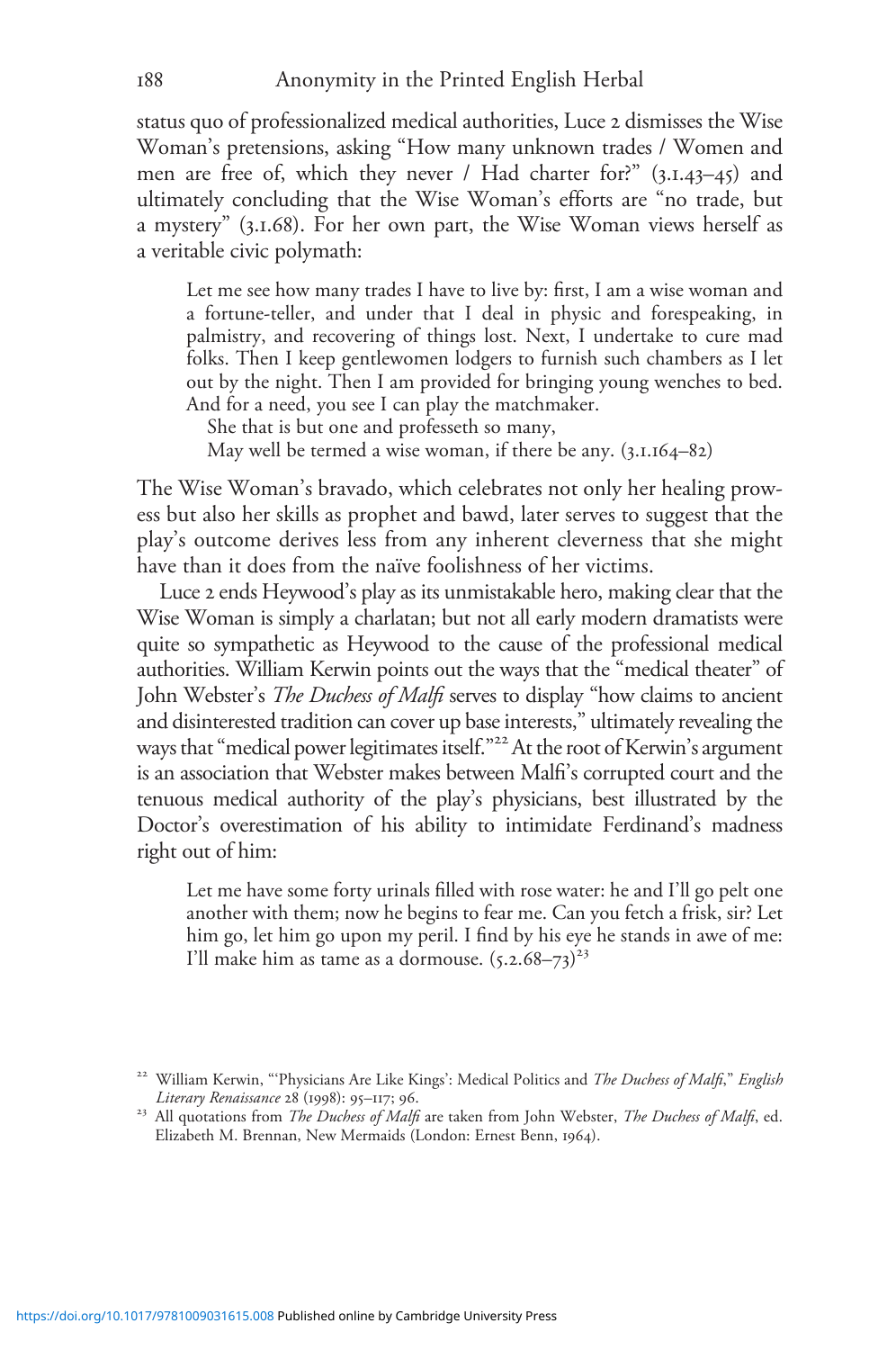As Pescara and Bosola witness, the Doctor's bombast fails; instead of submitting to the Doctor's authority, Ferdinand beats him, adding:

Can you fetch your frisks, sir? I will stamp him into a cullis; flay off his skin, to cover one of the anatomies, this rogue hath set i'th' cold yonder, in Barber-Chirurgeons' Hall. Hence, hence! you are all of you like beasts for sacrifice, there's nothing left of you, but tongue and belly, flattery and lechery. (5.2.73–80)

Adding insult to the injuries he showers upon the Doctor, Ferdinand's reference to the barber-surgeons' public anatomies serves to remind audiences that, of the major competitors for medical authority in Jacobean London, it is the surgeons' skills that were practically and empirically obtained.<sup>24</sup> Evidence of physicians' lax morality, as well as their middling success at healing, is presented throughout the play, from a remark about doctors' overreliance on urine analysis, "which some do call / The physician's whore, because she cozens him" (1.2.58–59), to their preoccupation with lucrative trivialities like cosmetics, or "scurvy face physic . . . the very patrimony of the physician"  $(2.1.25-44).^{25}$  In her own mistrust of physicians' practice of raising the expense of medicine to little curative effect, Julia notes that unreactive gold "hath no smell, like cassia or civet, / Nor is it physical, though some fond doctors / Persuade us, seethe't in cullises" (2.4.64–66). Webster's play endeavors to remind its audience that physicians' labored proximity to royal and ecclesiastical authorities so readily corrupts them that, despite their Hippocratic Oath, they are as suspect as

<sup>&</sup>lt;sup>24</sup> In order to be admitted to the freedom of the Barber-Surgeons' Company, a candidate had to have met the general requirements for admittance to a London mystery (by serving an apprenticeship for no less than seven years' time, by being the son of a member of the company, or by redemption) as well as pass an examination assuring that the candidate was "well exercised in the curing of infirmities belonging to surgery of the parts of a man's body commonly called the anatomy." See Sidney Young, The Annals of the Barber-Surgeons of London (New York: AMS Press, 1978), 316. In contrast, as Pelling and Webster note, "the profile of the academically educated physician which gradually emerged was that of a humanistically inclined scholar, familiar alike with classical tongues and the medical sciences. This physician had spent many years studying at English universities, and sometimes also a few years abroad at one or more of the continental medical schools. This course of education frequently involved seven years in preparation for an MA, and a further seven years or more accumulating medical qualifications" ("Medical Practitioners," 189). Though both the College and the Company required their members to participate in anatomical demonstrations, it was not the Physicians but the Barber-Surgeons who both enforced this regulation and opened their dissections for the interest of the curious public ("Medical Practitioners," 176; see also Young, Annals).

<sup>&</sup>lt;sup>25</sup> On physicians' anxieties about their association with urine, see Margaret Pelling, "Recorde and *The* Vrinal of Physick: Context, Uroscopy and the Practice of Medicine," in Gareth Roberts and Fenny Smith (eds.), Robert Recorde: The Life and Times of a Tudor Mathematician (Cardiff: University of Wales Press, 2012), 39–56.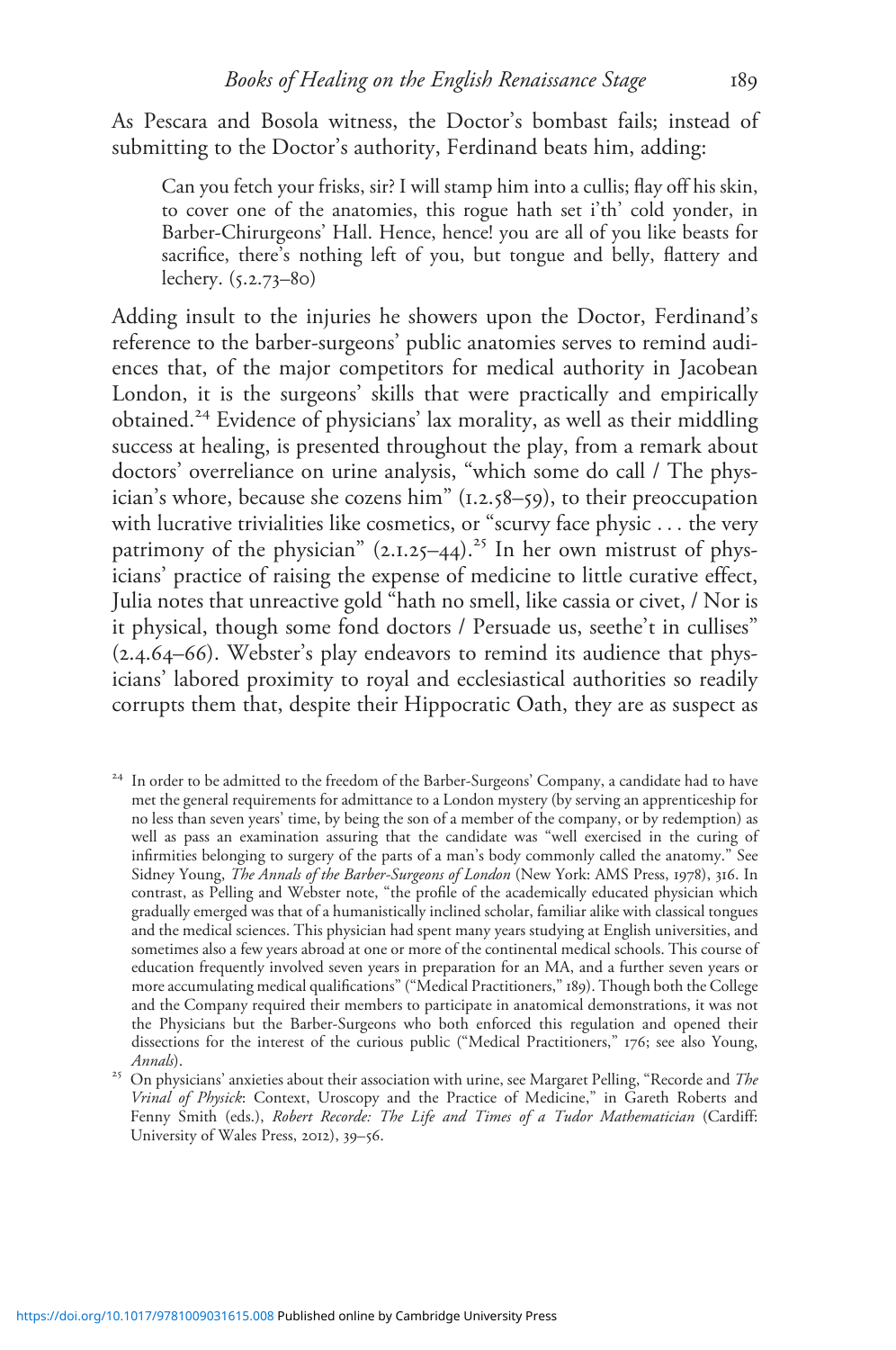any other indentured menial. As Bosola muses, "all our fear, / Nay, all our terror, is lest our physician / Should put us in the ground"  $(2.1.61-63)$ , an opinion the Duchess shares: "physicians thus, / With their hands full of money, use to give o'er / Their patients"  $(3.5.7-9).^{26}$ 

Such dramatic anxiety over devious physicians was also apparent in the works of Webster's predecessors and contemporaries. In The Jew of Malta, Marlowe's murderous Barabas (who famously "go[es] about and poison[s] wells") claims to have learned his trade when

> Being young, I studied physic, and began To practice first upon the Italian; There I enriched the priests with burials, And always kept the sexton's arms in ure With digging graves and ringing dead men's knells. (2.3.185-189)<sup>27</sup>

The city comedies of Thomas Dekker, Francis Beaumont, and John Fletcher likewise demonstrate an awareness of popular apprehensions surrounding medical authorities' access to poison; $28$  and with good reason: the widely publicized trial of Dr. Roderigo Lopez in 1593 and the murder by poison of Sir Thomas Overbury in 1613 kept such medical dangers in the forefront of the public imagination. When Ben Jonson's Corbaccio (himself a would-be poisoner) insists that the sleeping draught he offers Volpone is safe, he admits to having overseen its preparation just to make sure that the untrustworthy physician didn't slip in anything lethal: "I myself / Stood by, while 't was made; saw all th' ingredients"  $(1.4.14-15).^{29}$  Later in the play, as Volpone imitates a mountebank, such guile is extended beyond physicians to include anyone engaged in medicating others for profit, and the drama's humor rests in depicting the absurdity and futility of the commodified medical marketplace of Jacobean London (in its Venetian disguise). Mosca's repeated claim that "He hath no faith in physic" is sufficiently broad to make a jest of anyone fool enough to hand over coin in exchange for an assurance of health.

<sup>&</sup>lt;sup>26</sup> Compare the "true physic" of Ben Jonson's *Volpone:* "'Tis *aurum palpabile*, if not *potabile*" (1.4.73).<br><sup>27</sup> All quotations from Christopher Marlowe's *The Jew of Malta* are from David Bevington's edition in *Engl* 

English Renaissance Drama (New York: W. W. Norton, <sup>2002</sup>). <sup>28</sup> For a reading of a similar perspective on the physicians of Ben Jonson'<sup>s</sup> Sejanus, his Fall and Volpone, see Tanya Pollard, "'No Faith in Physic': Masquerades of Medicine Onstage and Off," in Stephanie Moss and Kaara L. Peterson (eds.), Disease, Diagnosis and Cure on the Early Modern Stage (Burlington, VT: Ashgate, 2004), 29–41, as well as Pollard's monograph Drugs and Theater in

Early Modern England (Oxford: Oxford University Press, 2005).<br><sup>29</sup> All quotations from Benjamin Jonson's *Volpone, or The Fox* are from David Bevington's edition in English Renaissance Drama (New York: W. W. Norton, 2002).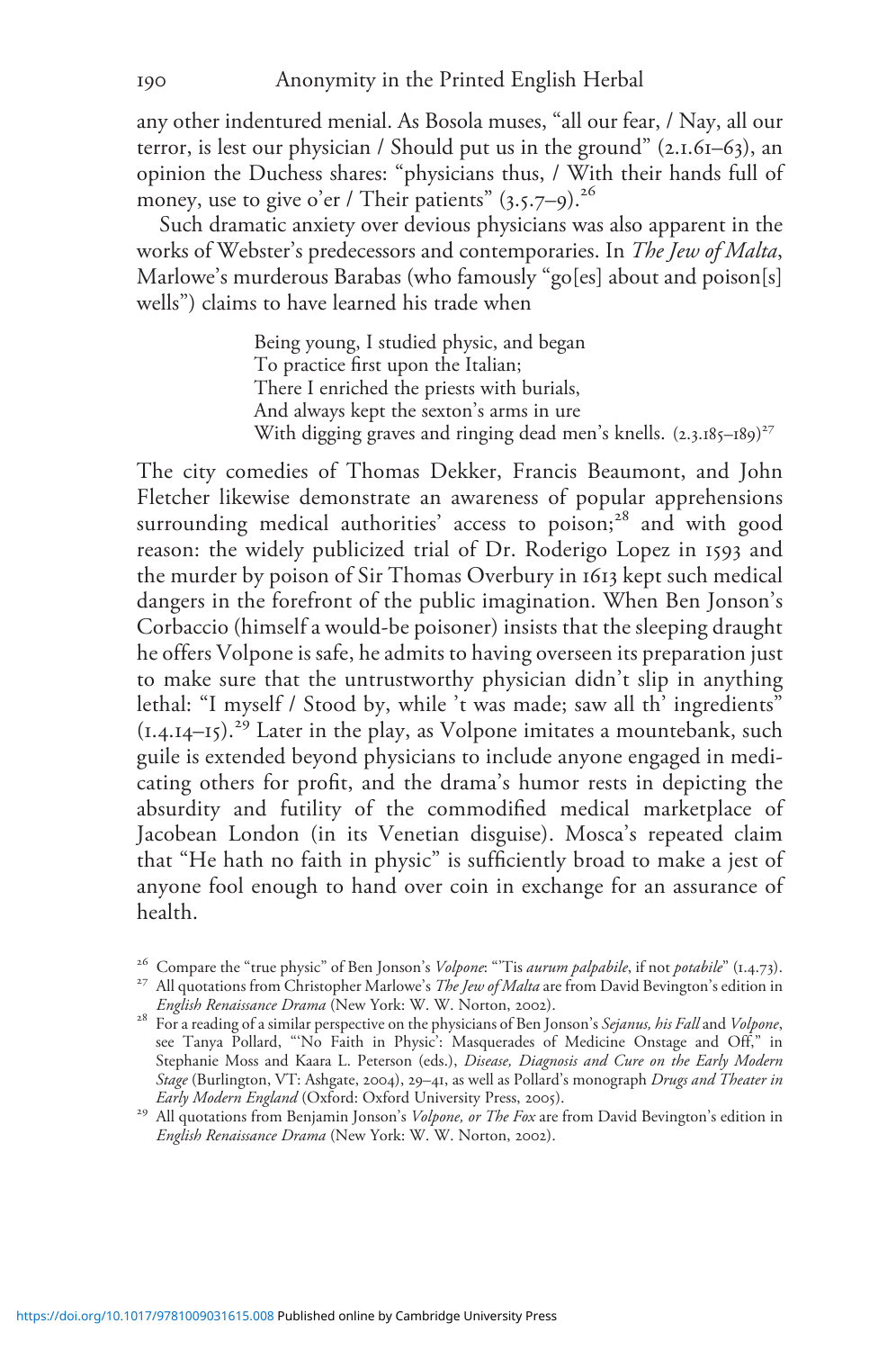As far as the efficacy of medical authorities is concerned, Shakespeare seems to have been more of Webster's persuasion than either Heywood's or Jonson's, seeing medicine as something that *could* be successfully practiced – but by empirics, lay people, or cunning women, and not by physicians. Of the eight characters in Shakespeare's plays designated as "doctors" by their speech prefixes, all are men, unsurprising given the exclusively male makeup of the College.<sup>30</sup> Yet, while Shakespeare's *doctors* are universally male professionals, the same cannot be said of his *healers* both on and off stage. Twelfth Night's Fabian urges that Malvolio's urine be carried "to th' wise woman" for analysis of the cause of his madness (3.4.88), while The Comedy of Errors' Adriana is dismayed that her wifely duties as caregiver have been usurped by the Abbess's sheltering of the seemingly mad Antipholus of Ephesus  $(5.1.99-102).$ <sup>31</sup> In explaining these and other medical moments in Shakespeare's plays, Barbara Howard Traister sees a general movement towards an acceptance of physicians' authoritative pretensions that they struggled so hard to maintain.<sup>32</sup> Traister suggests that Shakespeare's Jacobean doctors function less as healers than as authenticators of offstage action, valued for "their ability to observe and to pronounce judgment, rather than for their therapeutic skills."33 She points out that, despite the prevalence of impotent or inactive medical professionals in the Shakespeare canon, two of his later plays offer lay medical practitioners who ultimately succeed where professional medicine has failed: in All's Well That Ends Well, Helena cures the French king's seemingly incurable fistula, while *Pericles*' Cerimon raises the entombed Thaisa from death. I will return to Cerimon's and Helena's activities in a moment.

Margaret Pelling's work has shown that one of the "aggressive intellectual activities" employed by the College was an attempt to mirror the religious and intellectual authority the clergy maintained through its elite

<sup>&</sup>lt;sup>30</sup> Included in this count are the sometime-schoolmaster Dr. Pinch in *The Comedy of Errors*, the French Dr. Caius in The Merry Wives of Windsor, Cymbeline's moral Cornelius, Macbeth's Scottish– English physician pair, *Henry VIII*'s Dr. Butts, and the otherwise unnamed "Doctors" of Two Noble<br>Kinsmen and the quarto of King Lear.

<sup>&</sup>lt;sup>31</sup> Except where noted, quotations from Shakespeare are taken from the New Oxford Shakespeare: The Complete Works, Modern Critical Edition, ed. Gary Taylor, John Jowett, Terri Bourus, and Gabriel Egan (Oxford: Oxford University Press, 2016). For a comprehensive account of unofficial healers upon the stage, see M. A. Katritzky, Women, Medicine and Theatre, 1500-1750: Literary<br>Mountebanks and Performing Quacks (Burlington, VT: Ashgate, 2007).

<sup>&</sup>lt;sup>32</sup> Barbara Howard Traister, "'Note Her a Little Farther': Doctors and Healers in the Drama of Shakespeare," in Stephanie Moss and Kaara L. Peterson (eds.), Disease, Diagnosis, and Cure on the Early Modern Stage (Burlington, VT: Ashgate, <sup>2004</sup>), <sup>43</sup>–52. <sup>33</sup> Traister, "Note Her a Little Farther," <sup>45</sup>.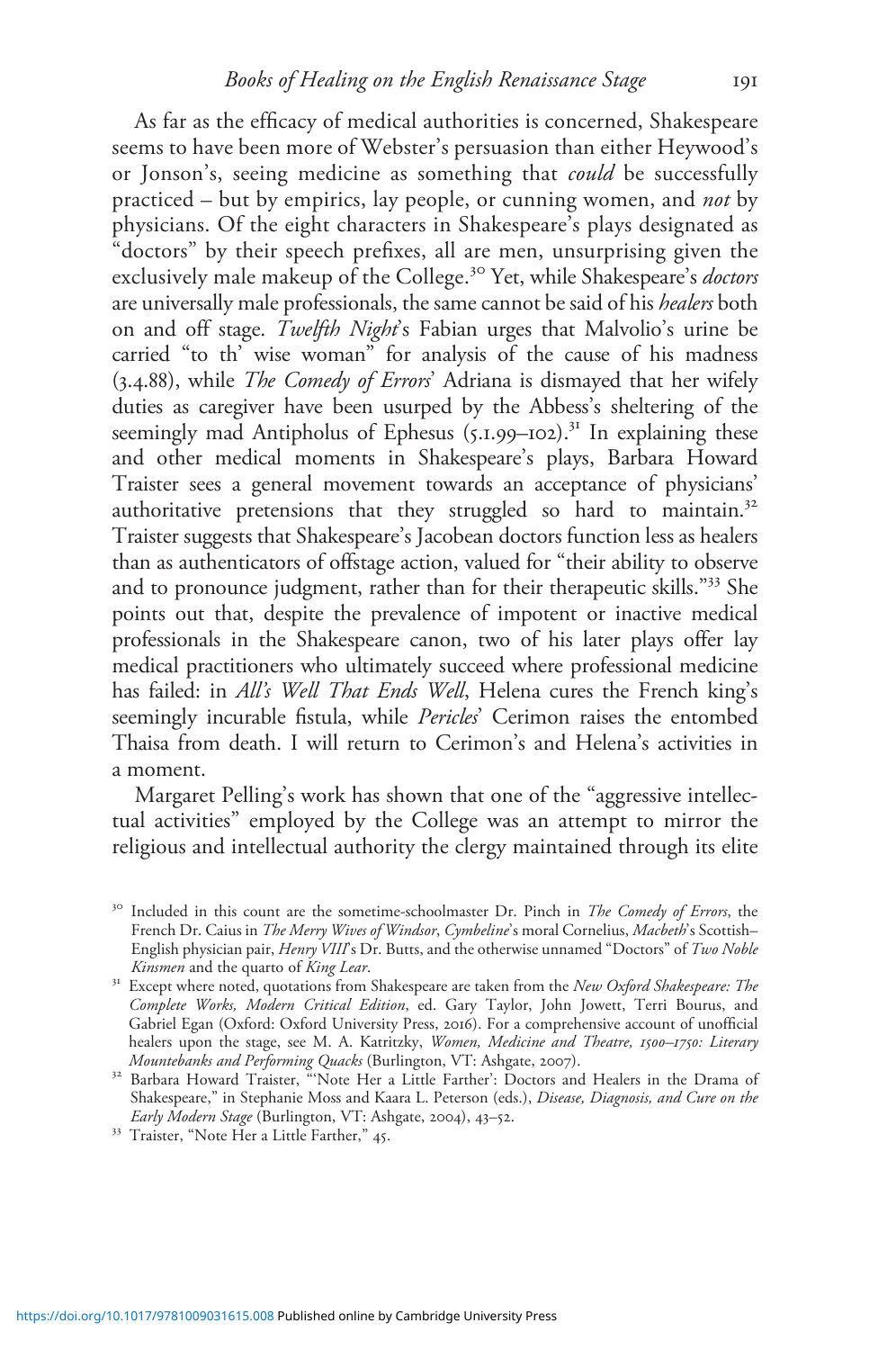access to biblical texts. By representing the works of Galen as similarly sacred, choosing only to employ Galenic methodology in treatment and denying the feasibility of alternatives such as Paracelsianism, the College declared its respect for in-depth reading practices and aligned itself with the general humanistic linking of scholarship and gentle status.<sup>34</sup> Implicitly connected to physicians' authority over the public practice of physic was a connection to books and learning, an association most clearly emphasized in the distinction made between the elevated theory of medicine as described in books and the hands-on business of practical healing. With their extended university educations, physicians had a vested interest in the social elevation of book learning, while medical practitioners operating in the civic guild tradition such as Barber-Surgeons and Apothecaries, or "empirics" operating without a company affiliation such as Heywood's eponymous Wise Woman of Hoxton, emphasized the importance of successful practice. Pelling and Webster note that, over the course of the sixteenth century, members of both licensed groups became increasingly invested in authoring works of natural history, mathematics, and medicine as part of a larger effort to demonstrate both their authoritative knowledge and their hands-on experience.<sup>35</sup>

Such conflicting values may be seen in the title character's first scene, where the Wise Woman receives a suite of seven clients at once, all clambering for her attention. Presented with the urine of a Countryman's ill wife, the Wise Woman claims to diagnose from it the heartbreak and ill stomach from which the wife suffers, eventually crowing her success in a long speech that celebrates the practical expertise of empirics:

I think I can see as far into a millstone as another. You have heard of Mother Nottingham, who, for her time, was prettily well skilled in the casting of waters. And after her, Mother Bomby. And then there is one Hatfield in

<sup>34</sup> "[I]n meetings with as well as outside the College, censorship was mainly exerted by means of the Censors' admonitions to aspirants and irregulars as to what works they should and should not read, quote from, or publicly applaud. It is fair to say that none of the moderns sufficed in the absence of Galen, and irregulars were never instructed to read a modern author. Indeed, the Galenic texts were represented to (male) irregulars as all-sufficing ... [a]s far as the officebearers were concerned, innovation was allowable only from within, not outside the College" (Pelling, *Medical Conflicts*, 70).<br>See also 17, 57–83.

<sup>&</sup>lt;sup>35</sup> Pelling and Webster, "Medical Practitioners," 172, 177. In the case of Barber-Surgeons, who, more than any other London medical organization, were invested in public health initiatives to treat illnesses such as the plague and pox, these publications were also designed to teach the literate to treat their illnesses themselves. See Margaret Pelling, "Appearance and Reality: Barber-Surgeons, the Body and Disease," in A. L. Beier and Roger Finlay (eds.), London 1500-1700: The Making of the Metropolis (London and New York: Longman, 1986), 82–112; 103.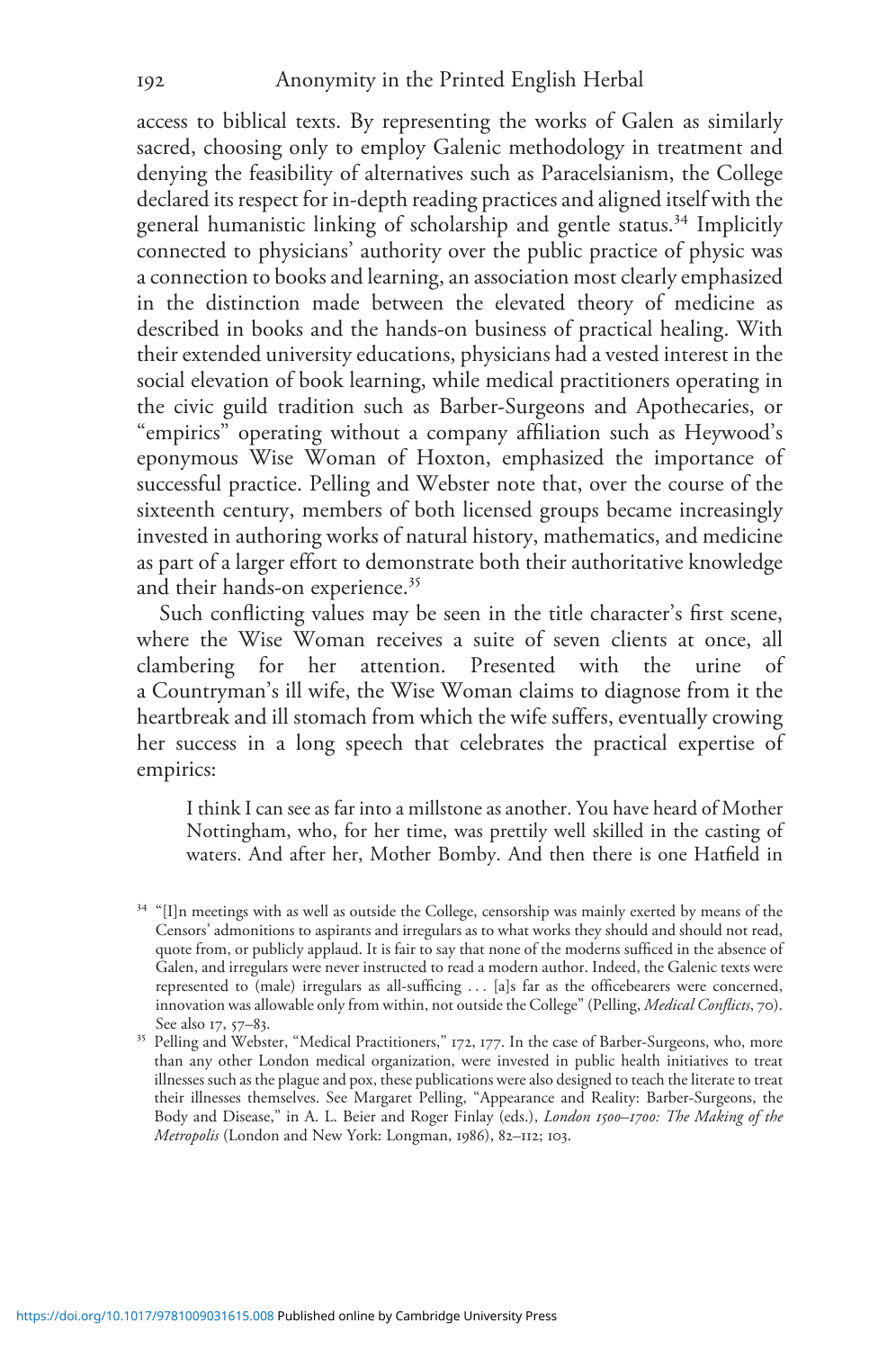Pepper Alley; he doth pretty well for a thing that's lost. There's another in Coldharbour that's skilled in the planets. Mother Sturton in Golden Lane is for forespeaking. Mother Philips of the Bankside for the weakness of the back. And then there's a very reverend matron on Clerkenwell Green, good at many things. Mistress Mary on the Bankside is for 'recting a figure. And one – what do you call her – in Westminster, that practices the book and the key, and the sieve and the shears. And all do well, according to their talent. For myself, let the world speak. (2.1.21–37)

Yet, as the unimpressed Luce 2 notes in an aside, the Wise Woman can actually only see "[j]ust so much as is told her" (2.1.14), and she bemoans that the public's glorification of novelty overshadows the more important problem of the Wise Woman's lack of a formal education:

> 'Tis strange the ignorant should be thus fool'd. What can this witch, this wizard, or old trot, Do by enchantment or by magic spell? Such as profess that art should be deep scholars. What *reading* can this simple woman have?

In Chapter 5, I explained how the materials of the printed book provided a site for early modern readers to contest the intellectual authority of verbal texts in their annotations by correcting, modifying, or otherwise changing the book to suit their own particular ends. The materials of the printed book likewise serve the idiosyncratic ends of a figure like the Wise Woman, who recognizes that her customers settle questions of her authority over medical and mystical matters by the mere appearance of learning: the Wise Woman handles books, therefore she can handle whatever problems are brought her way. "As is so often true in this period," Jean Howard writes of Heywood's play, "power is shown to lie with the theatrically skillful, and in this play the most theatrically skillful figures are women." <sup>36</sup> Because part of the Wise Woman's theatrical skill depends on her careful deployment of the materials of traditional medical authority, the physician's classically steeped university education in Galen can easily be mimicked with the assistance of appropriate properties. After Luce 2 has employed herself in the Wise Woman's service, she continues to question her new mistress directly:

*LUCE 2* ... But, mistress, are you so cunning as you make yourself? You can neither write nor read; what do you with those books you so often turn over?

<sup>36</sup> Howard, Stage and Social Struggle, 89.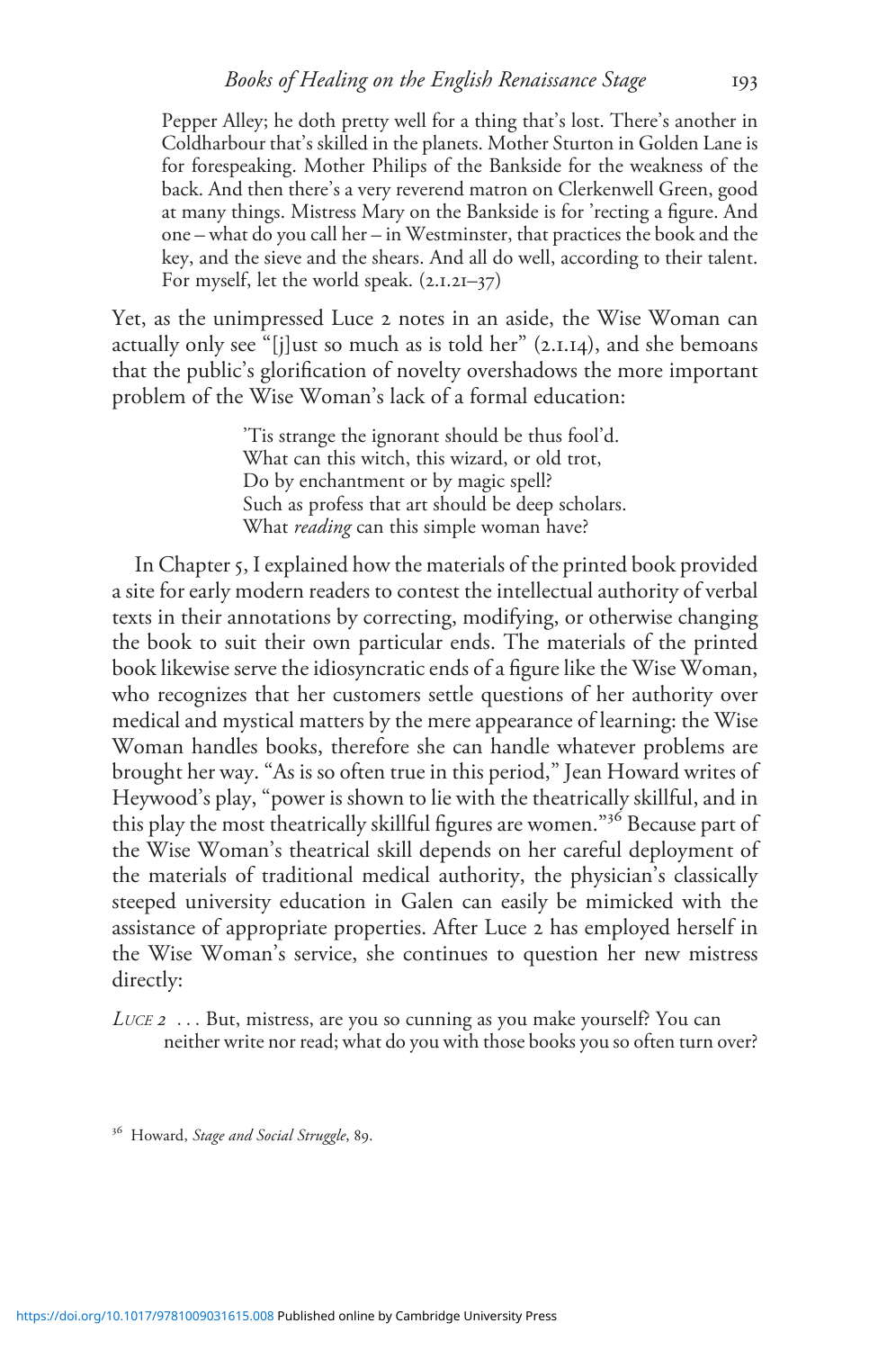- WISE WOMAN Why, tell the leaves. For to be ignorant, and seem Ignorant, what greater folly?
- LUCE 2 [aside] Believe me, this is a cunning woman.

Andrew Sofer has observed that "props are not static symbols but precision tools" that require interaction with an actor in order to achieve meaning.<sup>37</sup> The acutely performative Wise Woman is well aware of this fact, and she makes the most of the book props at her disposal. Even Luce 2 is sardonically impressed with her performance.

While Heywood has an empiric's (and mountebank's) view of book learning serve as a mere pretense to supplement her practical skills, both of Shakespeare's successful lay healers actually *read* books alongside their hands-on experience in order to construct their medical authority, mirroring the scholarly humanistic shift that the physicians so self-consciously attempted to employ. In scene 14 of Pericles, Prince of Tyre, the Lord Cerimon restores Thaisa, the dead wife of the play's hero, back to life after she died in childbirth during a Mediterranean voyage and was buried at sea. The wooden box containing Thaisa's body eventually washes up on the Ephesian shore and is promptly brought to Cerimon to open and investigate. At the start of the scene, Cerimon enters attendant on the servants of two ill masters who have sought out his medical advice. Nothing can be done for the first, but he offers the second a prescription to be filled by an apothecary. Such advice would not be remarkable coming from a real doctor, but as his title suggests, Cerimon is not a trained physician but a lay healer, drawn to medicine through its connection to what he calls "virtue and cunning" (14.25). As a healer, Cerimon is apparently very successful, and the Second Gentleman notes that "hundreds call themselves your creatures, who / By you have been restored" (14.42–43). In order to account for his medical knowledge, Cerimon offers the following explanation:

> 'Tis known I ever Have studied physic, through which secret art, By turning o'er authorities, I have Together with my practice, made familiar To me and to my aid the blest infusions That dwells in vegetives, in metals, stones, And so can speak of the disturbances That nature works, and of her cures  $\dots$  (14.29–36)

<sup>37</sup> Sofer, Stage Life of Props, 3, 12.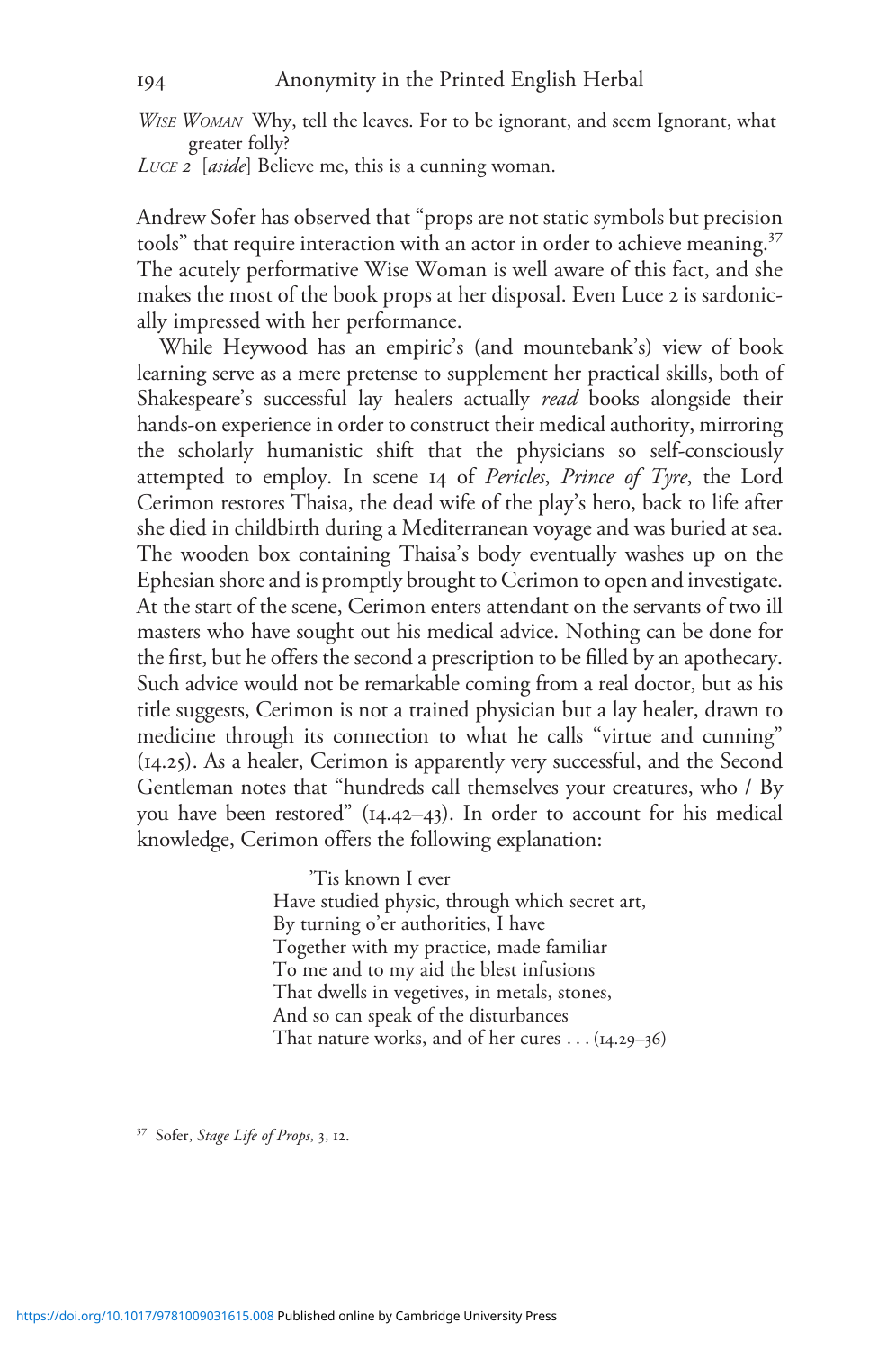The "authorities" that Cerimon refers to here are learned writers, not only Galen but also those medical practitioners, like medieval Roger Bacon, whose texts outlining the manufacture of alchemical "blest infusions" were publicly denounced by the College of Physicians.<sup>38</sup> Cerimon's books reveal to him "secret arts," such as the method behind the mystic recoveries of bodies that have "nine hours lien dead" (14.82), or the principles espoused by Paracelsus of alchemical medicine found in metals and stones.

A similar emphasis on the authority of the written word can be seen in Helen's request to the Countess in All's Well That Ends Well. Helen's wish to go to Paris to cure the king by using her father's "prescriptions / Of rare and proved affects" (1.3.193–194) is well known both to the world of the play and to its critics (such as Lafeu's dictum to her in the play's first scene: "you must hold the credit of your father" [1.1.66]), but less critical attention has been paid to the source of her physician father's knowledge, which comes down to Helen through the reading habits that scholars have observed in the surviving records of actual Renaissance physicians.<sup>39</sup> As well as his "manifest experience" (1.3.195), Gerard de Narbonne's remedies, "notes whose faculties inclusive were / More than they were in note"  $(1,3.198-199)$ , stem from his "reading"  $(1,3.194)$  and are conveyed to Helen only because Narbonne in turn "set down" (1.3.200) his knowledge in manuscript. Whether Narbonne's note-taking was a deliberate transfer of his own knowledge to his daughter (Helen remarks only that they are passively and ambiguously "left" her [1.3.193]) or whether he took notes for his own later benefit is unclear. However, what is crucial in my reading of this passage is the material means by which Helen receives this knowledge, means that are similar to the way her father would have first received his – by reading. Crucial, too, is that Narbonne was, as were the medical practitioners in attendance on the King of France, a physician with a humanist university education – he was neither a surgeon nor an apothecary who learned his trade by apprenticeship in accordance with civic custom. It is the Galenic theoretical underpinnings of physicians' educations learned by rote that the Countess surmises leaves them too "[e]mbowlled of their doctrine" to truly help their king  $(1,3.213)$ .

Something more than skill, Helen claims, will allow her to try her receipt out on the King. Critics such as Susan Snyder see that "something more" in Helen's status as a virgin: in his address to the King, Lafeu "goes on to

<sup>&</sup>lt;sup>38</sup> On Paracelsian remedies, see Charles Webster, "Alchemical and Paracelsian Medicine," in Charles Webster (ed.), *Health, Medicine and Morality in the Sixteenth Century* (Cambridge: Cambridge University Press, 1979), 301–334, esp. 313.

<sup>&</sup>lt;sup>39</sup> See Traister, Notorious, and Murphy, "Common Places."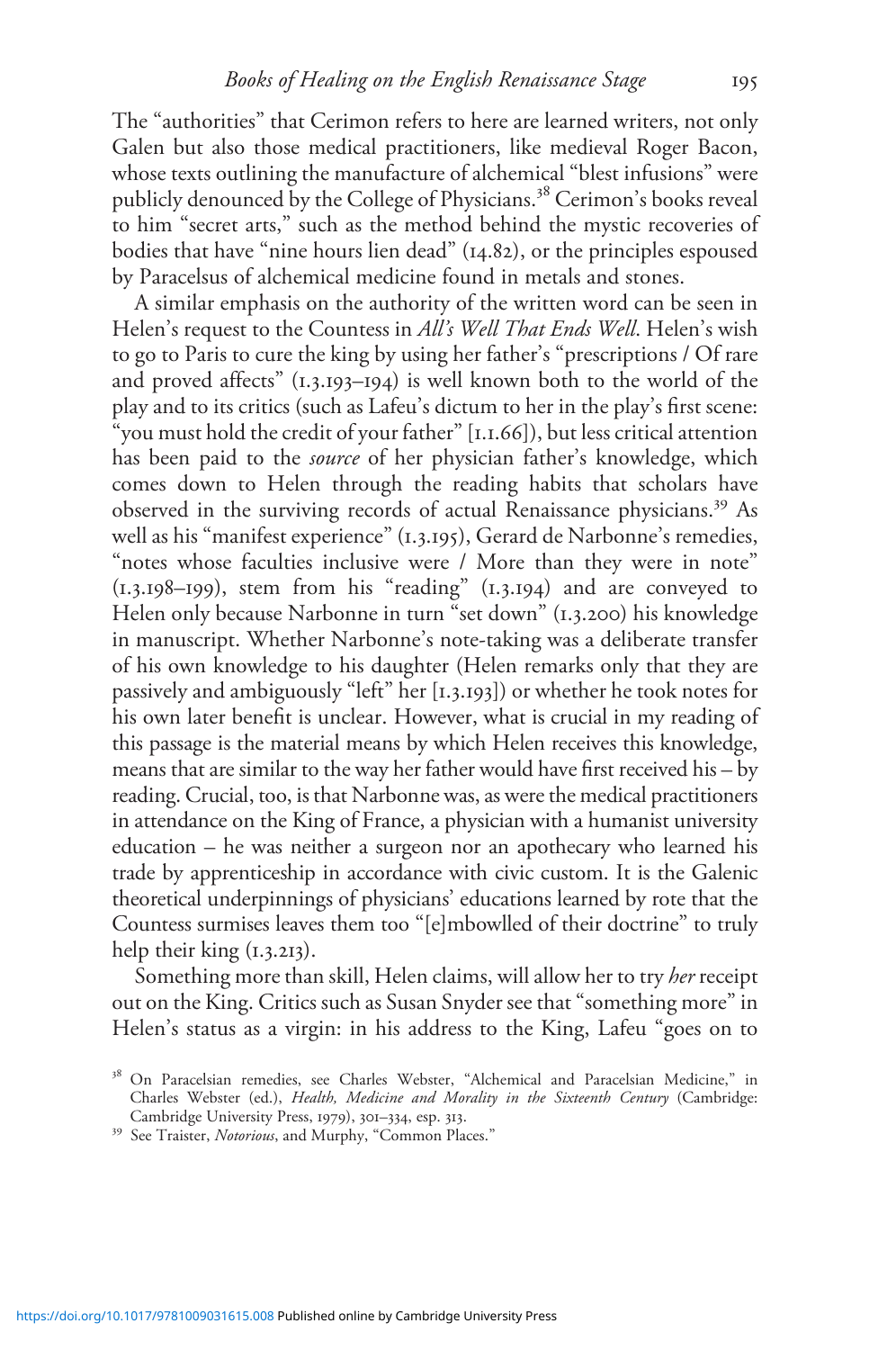emphasize Helen herself as the curative application, rather than the prescription she carries."<sup>40</sup> Such a reading holds well in Lafeu's allusive emphasis that Helen will bawdily raise the King to "sprightly fire and motion" (2.1.70). Yet it is in these bawdy puns that we also see confirmation that the mode of authority that Helen carries with her is the *written* artifact – "to give great Charlemagne a pen in 's hand / And write to her a love-line"  $(2.1.72-73).$ <sup>41</sup>

## Contextualizing Cordelia

In contrast with Shakespeare's other professional healers, King Lear offers an example of an *un*characteristic physician who is at once able to uphold both the intellectual authority espoused by his College and the practical success of the empiric or lay practitioner. In the Quarto of 1608, when Cordelia returns to the story in the fourth act, her attendants include a "Doctor" who counsels her how best to treat her ailing father's madness by using the Paracelsian method of "like cures like." <sup>42</sup> To counteract the mad King Lear's crown of weeds, the "rank fumitor and furrow-weeds, / With burdocks, hemlock, nettles, cuckoo-flowers, / Darnel, and all the idle weeds" (4.4.3–5), the doctor prescribes "many simples operative, whose power / Will close the eye of anguish"  $(4.4.14-15)$ .<sup>43</sup> The physician's exposition of the effects of simples, medicaments so-called for being made from the extracts of a single plant, here serves a dual

<sup>&</sup>lt;sup>40</sup> William Shakespeare, *All's Well That Ends Well*, ed. Susan Synder (Oxford: Oxford University Press, 1993),  $\mu$ 11170.

Press, <sup>1993</sup>), <sup>111</sup>n70. <sup>41</sup> Snyder here also makes much of Lafeu's claim of Helen'<sup>s</sup> "profession" in <sup>2</sup>.1.78, aggravating G. K. Hunter's 1959 gloss of "that in which she professes" to "amazing not in itself but in conjunction with *her sex, her years.*" This, I think, takes Lafeu's perceived sexism too far, because many of the medical practitioners of the Elizabethan/Jacobean era were female and recognized as experts even within the patriarchal confines of membership in City companies (see Pelling, Medical Conflicts, 189-224). Women could not, of course, be university-educated physicians, and according to Aristotle, they were also notoriously stupid – but it does not necessarily follow that Shakespeare's audience believed that they were also inadequate to the practical task of healing. What is key for Lafeu is in Helena's intellectual status, not her gender, suggesting that what is most revealing about the phrase "Dr She" is the  $Dr$ , not the She.

<sup>&</sup>lt;sup>42</sup> Galenic therapies insisted that illness was caused by an excess or lack in one of the four humors and sought to restore humeral balance by means of divesting surplus humors (usually bleeding or purging) or by supplying deficits. Paracelsian medicine saw illness and infection as occurring as a result of an outside agent entering the body, and its remedies often claimed to cure by offering a chemically modified version of the agent responsible for causing the illness. See entry on "Paracelsus," in Sujata Iyengar, Shakespeare's Medical Language: A Dictionary (London: Bloomsbury, 2011).

<sup>&</sup>lt;sup>43</sup> Except where noted, all quotations from King Lear are taken from Foakes's edition. William Shakespeare, King Lear, Arden Shakespeare Third Series, ed. R. A. Foakes (London: Bloomsbury, 1997).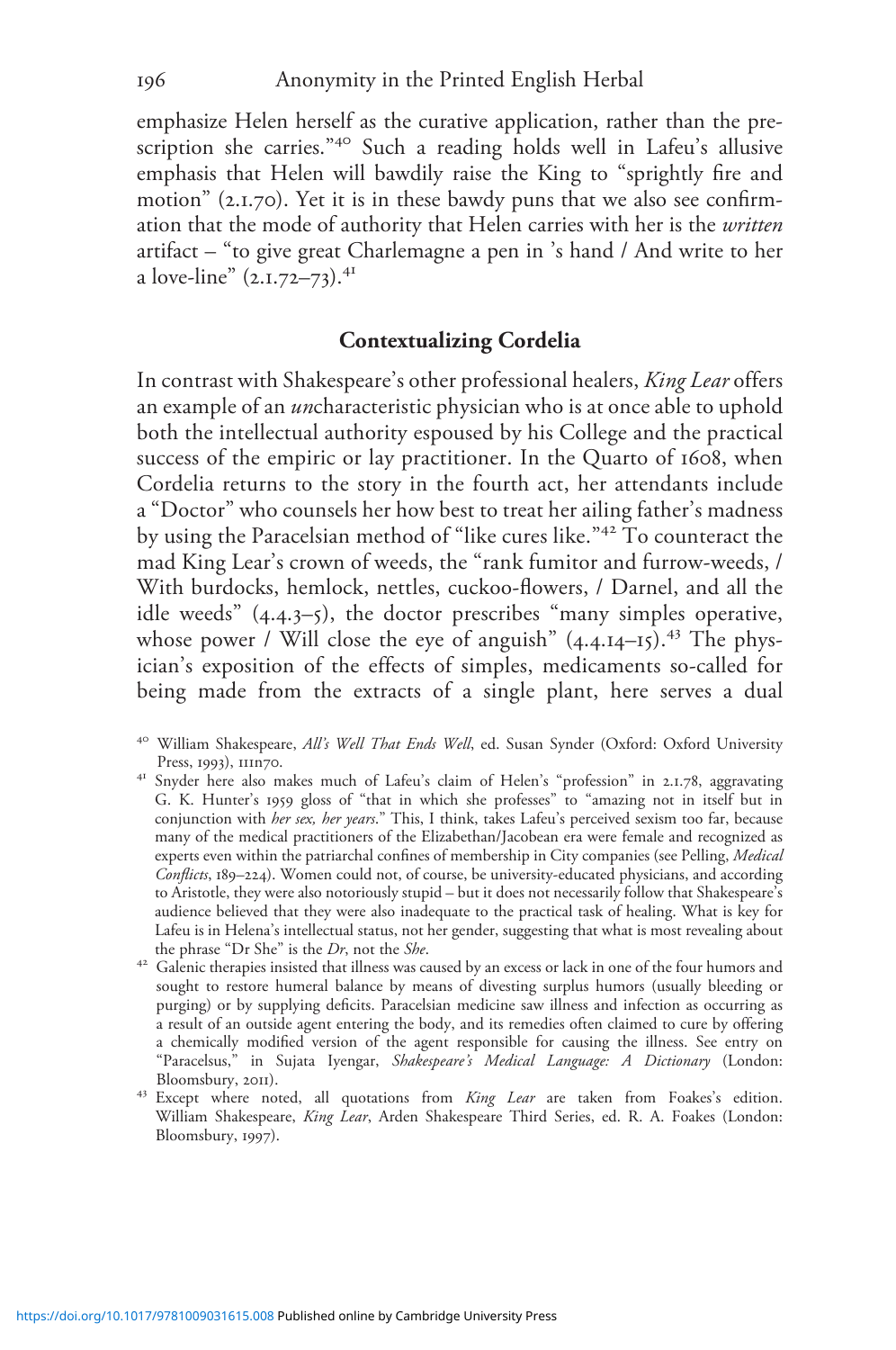purpose.<sup>44</sup> The first offers a practical explanation for Lear's later difficulty waking in 4.7, a simple having presumably been given him as a sleeping aid in order that he might receive the "repose" denied him in his madness. Yet, in her questioning of the limits of "man's wisdom / In the restoring of [Lear's] bereavèd sense" (4.4.8–9), it is Cordelia who derives immediate solace from the physician's confident explanation of "simples operative," or the healing powers of plants.<sup>45</sup> She replies:

> All blest secrets, All you unpublished virtues of the earth, Spring with my tears. (4.4.15–17)

On stage, whether performed as an invocation of Nature's power or of Cordelia's own palpable relief that herbal medicine can restore her father, the affect of Cordelia's prayer, and the logic of its image, can mask her otherwise curious statement. By complementing the Doctor's knowledge as "blest secrets" of the "unpublished virtues of the earth," Cordelia's speech implies that flora's therapeutic properties are so impenetrable that only an expert can decode them.

Scene 4, Act 4 marks Cordelia's return to the stage after a three-act absence, and her concern with Lear's overthrow finds its expression in her preoccupation with the material circumstances of her father's madness. She describes in detail the disparate plants Lear wears in the place of his once unifying golden crown, descrying the "idle weeds" of her sisters that grow in England's "sustaining corn" (4.4.5–6). The analogy of a neglected garden for a state in turmoil is common to Shakespeare; Hamlet, too, complains of "an unweeded garden / That grows to seed" (1.2.135–136), while the Gardener in *Richard II* offers the metaphor an extended treatment, espousing a variety of horticultural activities that ensure the health of the estate by the means of preventing harm. The trope continues with an image of the King as a sickly plant fed upon by the weeds he shelters with his leaves, and little room is left for the possibility of Richard's redemption in gardener Bolingbroke's plucking up of everything "root and all" (3.4.53). In the case of Lear, however, the metaphor stops short of such drastic husbandry, and through their manipulation into medicaments, the plants

<sup>44</sup> As in OED "simple," sense 6: "A medicine or medicament composed or concocted of only one constituent, esp. of one herb or plant (obs.); hence, a plant or herb employed for medical purposes"; also "a single uncompounded or unmixed thing; a substance free from foreign elements,  $e^{sp}$  one serving as an ingredient in a composition or mixture"  $(7.a)$ .

<sup>&</sup>lt;sup>45</sup> An editor's choice in modernizing punctuation can make Cordelia's question clearer, as in Kenneth Muir's Arden 2 edition: "What can man's wisdom / In the restoring his bereaved sense? / He that helps him take all my outward worth" (4.4.8–10).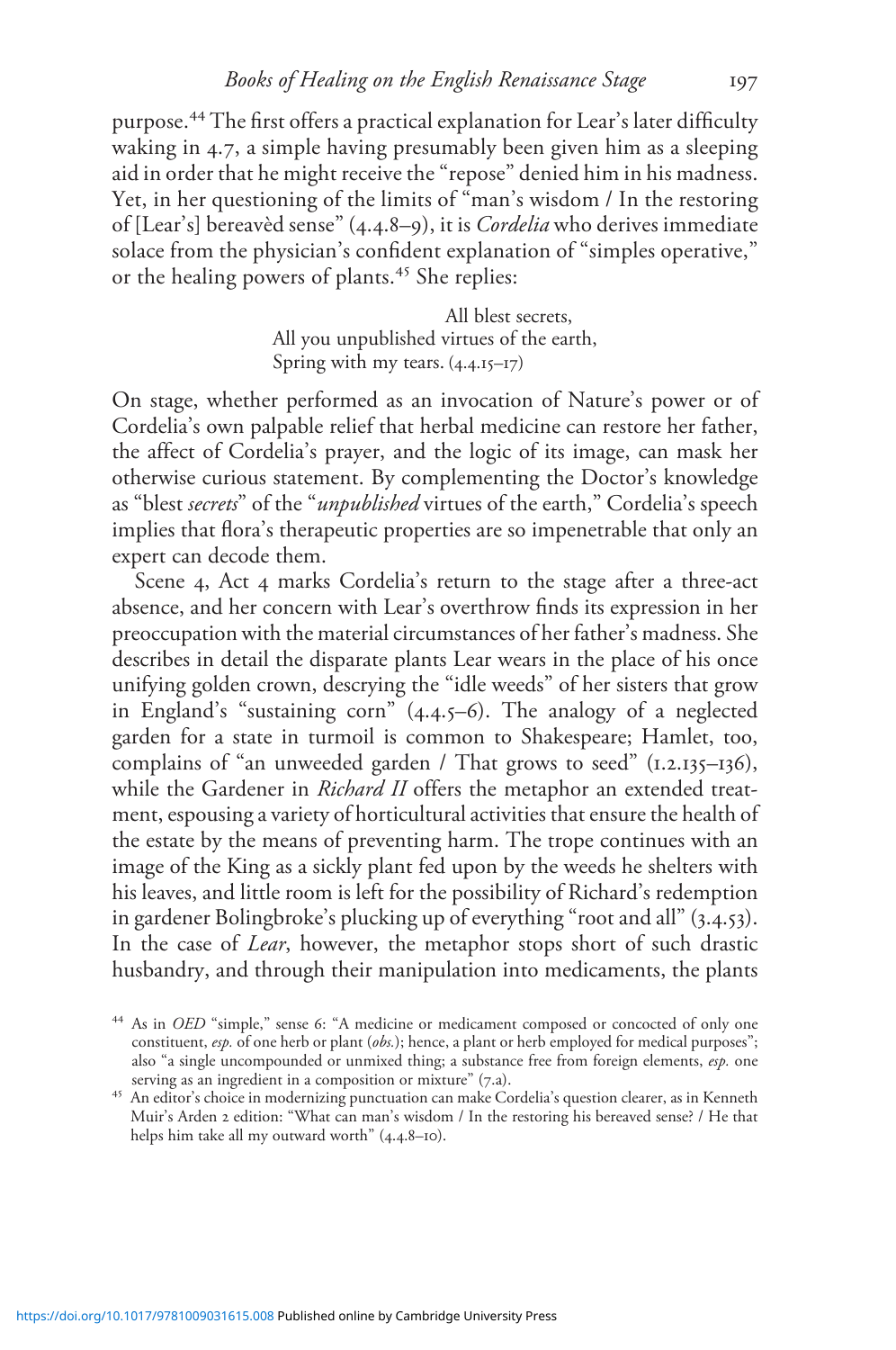in Lear's crown serve both as the symbol of the King's sickness and as the source of his cure.

Cordelia's admission of botanical ignorance is curious, because not only was a knowledge of plants and horticulture sufficiently understood by early moderns as to be a useful and common Shakespearean metaphor but by far the majority of medical care in the sixteenth and seventeenth centuries was self-administered. While physicians attempted to elevate the practice of physic by fighting unlicensed healers like Heywood's Wise Woman, their major impediment was the folk traditions that enabled people to take care of themselves. Simples, plant-based medicaments that could be gathered on one's own, were generally understood to be a part of an average early modern's personal medical repertoire, and as this study demonstrates, the books about herbs and simples that were a flourishing publishing niche throughout the sixteenth century and well into the seventeenth demonstrated that public interest in the topic was perennial.

In light of such material evidence that provides a broader sense of what some scholars call "history from below," <sup>46</sup> Friar Laurence's knowledge of the "powerful grace that lies / In plants, herbs, stones and their true qualities" (2.2.15–16) is thus perhaps not as remarkable as our modern editorial tendency to separate spiritual and physical counsel might suggest:

> Within the infant rind of this weak flower Poison hath residence, and medicine power; For this, being smelt, with that part cheers each part; Being tasted, slays all sense with the heart. (2.2.23–26)

Though scholars frequently argue that Friar Laurence's botanical familiarity is highly specialized, the evidence found in extant botanical books suggests that the Friar's musing is rather a part of the common knowledge easily accessed by the nonmedical laity, a knowledge over which figures like Thomas Gibson were eager to claim authority.<sup>47</sup> In a similar vein, when Romeo seeks out a poison from the Apothecary, he demonstrates a familiarity with accessing medicine as an independent consumer, recognizing that the Apothecary's knowledge of the "[c]ulling of simples"

<sup>&</sup>lt;sup>46</sup> Coined by the founder of the Annales school Lucien Febvre, "history from below" endeavors to produce historical narratives oriented around the perspectives of those ordinary or average people

<sup>&</sup>lt;sup>47</sup> This perspective is offered in response to accounts such as Lynette Hunter's, who sees Friar Lawrence as "a serious physician and apothecary, not a fraudster" specifically designed to contrast with the play's devious, amoral apothecary (174). Lynette Hunter, "Cankers in Romeo and Juliet: Sixteenth-Century Medicine at a Figural/Literal Cusp," in Stephanie Moss and Kaara L. Peterson (eds.), Disease, Diagnosis, and Cure on the Early Modern Stage (Aldershot: Ashgate, 2004), 171-185.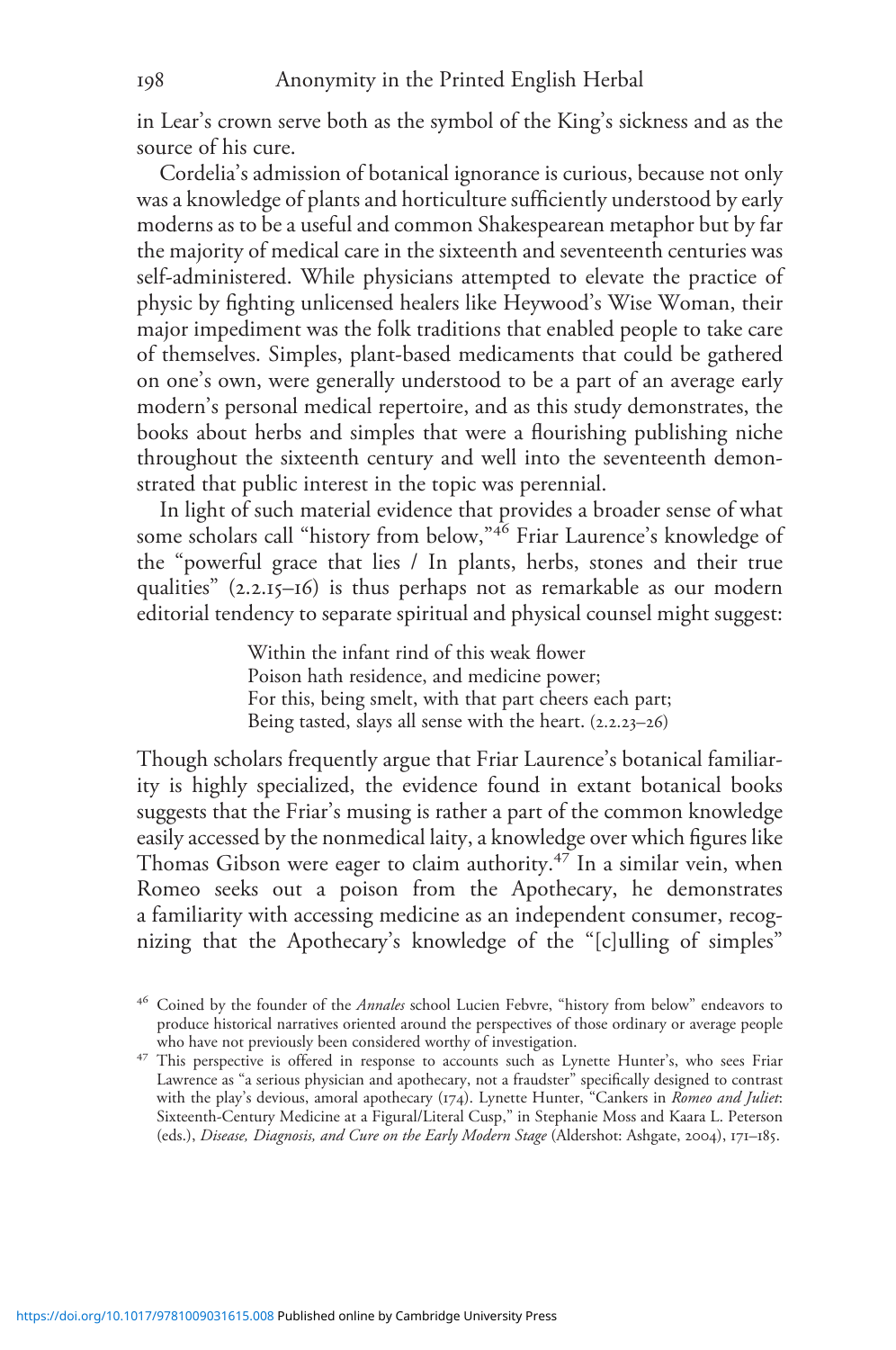(5.1.40) must necessarily include the familiarity with poisons that Friar Laurence had already demonstrated. A curious textual variant makes this interpretation explicit: in the text of the second quarto of the play, Romeo's entrance is early enough that he hears Friar Lawrence's talk about poison; in the Folio, he does not.<sup>48</sup>

It appears that, in Shakespeare's own medical ethos, so long as the medicament consumed is a simple, or a plant, such self-medicating is common and acceptable. The simplicity of simples, coupled with the reinforcement of such knowledge in print, enabled early moderns to treat their own illnesses. Buried in Iago and Cleopatra's references to "drowsy syrups" made from poppy or mandrake (Othello 3.3.324–325; Antony and Cleopatra 1.5.3–5), in King Richard's efforts to "prescribe, though no physician" (Richard II 1.1.154), and in John of Gaunt's accusation that the king is guilty of being "careless-patient" (Richard II 2.1.97) is the assumption of the early moderns' tendency and even their moral obligation to self-medicate. Moreover, though it may have been disputed by the selfappointed medical authorities of the College of Physicians, an individual's license to minister simple medicaments was entrenched in Tudor law, a boon to sellers of herbals and other books of remedies. A 1543 statute of Henry VIII now known as the "Quacks' Charter" permitted

every person being the King's subject, having knowledge and experience of the nature of Herbs, Roots and Waters, or of the operation of the same, by speculation or practice within any part of the Realm of England, or within any other the King's Dominions, to practice, use and minister in and to any outward sore ..., wound, apostemations, outward swelling or disease, any herb or herbs, ointments, baths, poultices and plasters, according to their cunning, experience and knowledge in any of the diseases, sores and maladies beforesaid, and all other like to the same, or drinks for the stone and strangury, or agues, without suit, berations, trouble, penalty or loss of their goods.<sup>49</sup>

<sup>48</sup> By 1652, in his A Priest to the Temple (London: T. Maxey for T. Garthwait, 1652), George Herbert could specify that the healing skills of a parson derive from reading books: "Now as the Parson is in Law, so is he in sicknesse also: if there be any of his flock sick, hee is their Physician, or at least his Wife, of whom in stead of the qualities of the world, he asks no other, but to have the skill of healing a wound, or helping the sick. But if neither himselfe, nor his wife have the skil, and his means serve, hee keepes some young practicioner in his house for the benefit of his Parish, whom yet he ever exhorts not to exceed his bounds, but in tickle cases to call in help. If all fail, then he keeps good correspondence with some neighbour Phisician, and entertaines him for the Cure of his Parish. Yet is it easie for any Scholer to attaine to such a measure of Phisick, as may be of much use to him both for himself, and others. This is done by seeing one Anatomy, reading one Book of Phisick, having one Herball by him" (96–97).<br><sup>49</sup> See 34 and 35 Henry VIII c. 8, Statutes of the Realm, 3:906. On the relationship of the Quacks'

Charter to an outbreak of the pox in London in the 1540s, see Pelling, "Appearance and Reality."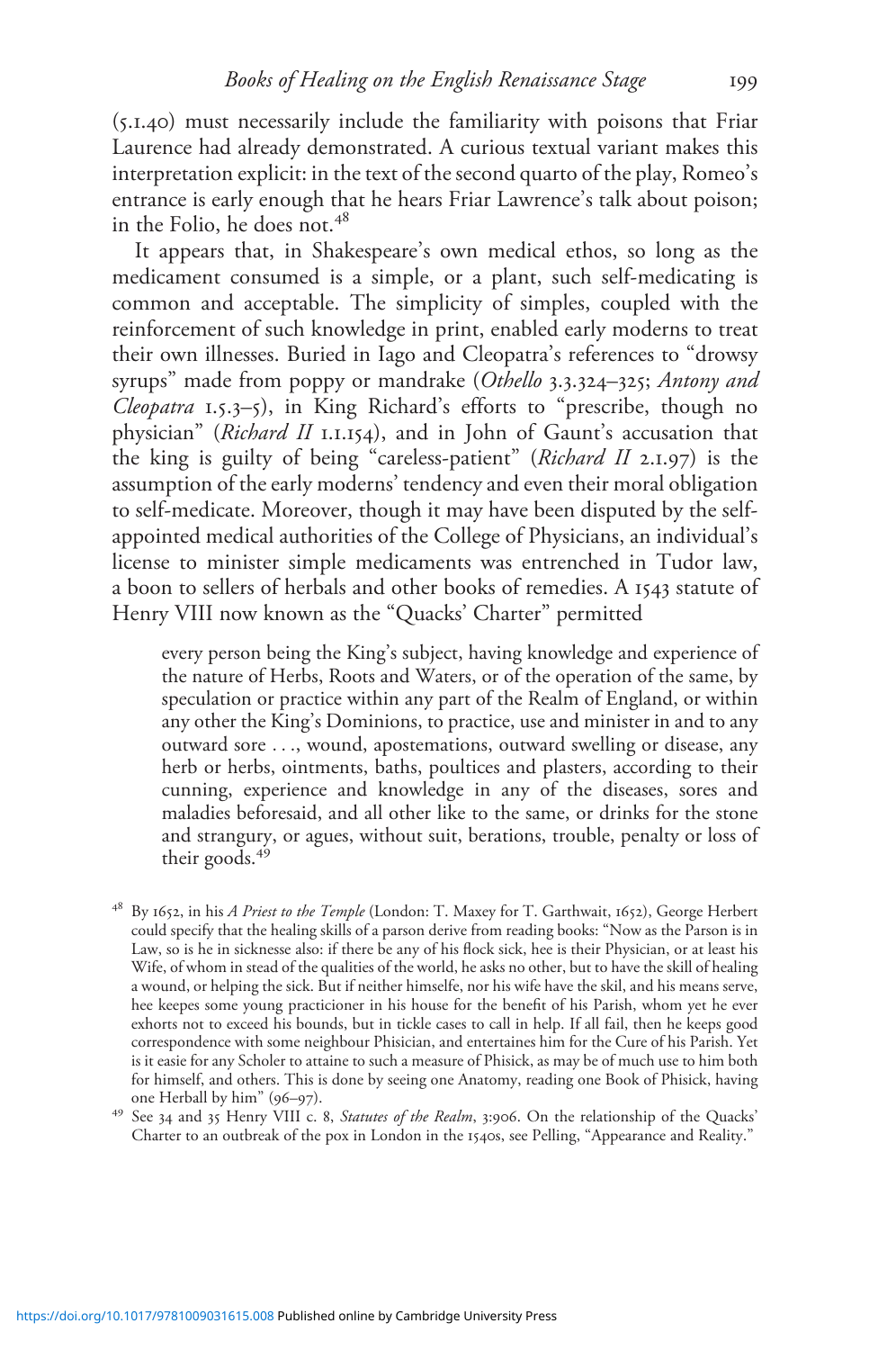The ambiguous wording of the charter permits not only an individual's right to self-medicate but also the right of the individual to administer simples to any example of an "outward sore ... swelling or disease" of another person. The charter's intent was to protect the poor's right to receive medical care outside of the professional and costly options offered by the College of Physicians, whose major objection to lay medical practitioners centered on empirics' potential to cut into the physicians' sanctioned monopoly on practicing physic. The general knowledge of folk medicine that so concerned physicians was continually bolstered by an ever-increasing library of medical texts and pharmacopeias available in the English vernacular. Yet physicians also saw those texts as an opportunity to use print to bolster their own efforts at professionalization, a particularly effective means of publicly broadcasting their authority over medicine. This is the environment in which Robert Wyer thought it prudent to add the name of the founder of the College of Physicians, Thomas Linacre, to the title page of the third edition of his herbal in 1550.

Throughout the dramatic literature of the Elizabethan and Jacobean periods, there is evidence that the early modern public reserved the right to heal itself, despite increasing efforts made by licensed healers to control their behavior. It is worth noting that it was not just poor individuals but members of all classes who benefited from printed works of remedies; indeed, reducing dependency on potentially nefarious medical practitioners by medicating oneself could be particularly attractive to nobility concerned for their lives. To keep the Duchess of Malfi's pregnancy a secret from prying eyes, her steward claims that she was poisoned by one of her doctors, and he claims that she will neutralize such threats by taking care of herself: "She'll use some prepared'd antidote of her own, / Lest the physicians should repoison her" (2.2.175–176). That such an alibi works to deter doctors, if not the shrewd conniver Bosola, testifies that lay healing was both an established and acceptable early modern practice. The Duchess's knowledge of practical remedies is evident throughout the play; her last instruction to a servant is to "giv'st my little boy / Some syrup for his cold" (4.2.200–201), while a few lines later she welcomes death's improvement upon mandrake's soporific properties (4.2.231).

The Duchess of Malfi, like Pericles and All's Well That Ends Well, demonstrates that the medical knowledge of the play's characters is gleaned through study and the reading of books. The Duchess's brother Ferdinand cites Pliny's Natural History, and elsewhere Pescara admits to seeking out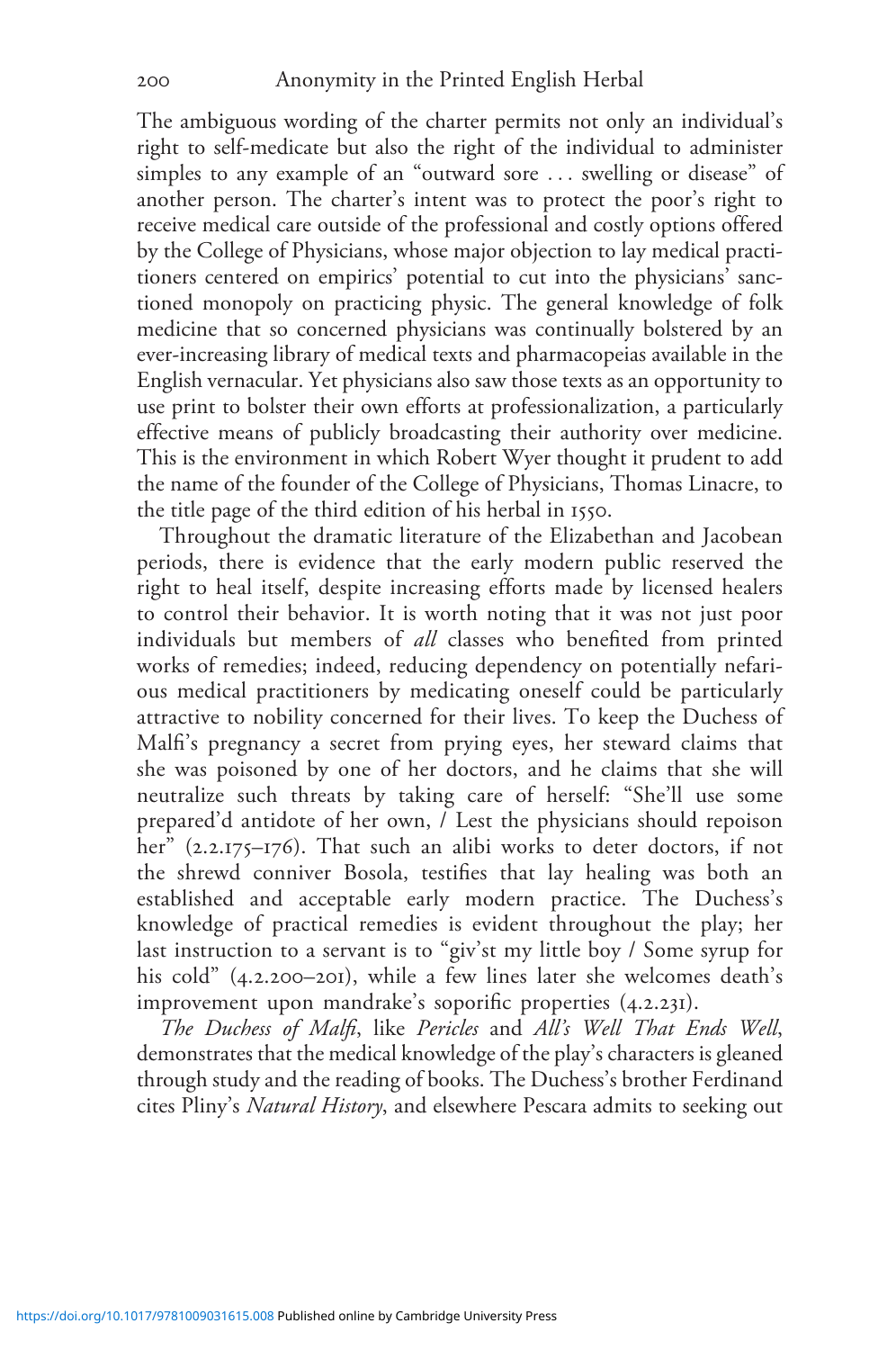written authority to confirm medical conditions he'd never before heard about:

PESCARA Pray thee, what's his disease? DOCTOR A very pestilent disease, my lord, They call it lycanthropia. PESCARA What's that? I need a dictionary to't. (5.2.4–8)

Though the Doctor offers Pescara an explanation of the term he has used, Pescara's self-reliance upon easily accessed authorities diminishes a physician's traditional theoretical acumen, shrinking it down to the repetition of just so many books.<sup>50</sup>

Evidence from both early modern drama and the manuscript notations in printed books of remedies indicates that folk knowledge of basic medicaments was widespread in the period, and the publication history of herbals and other books of recipes testifies that more specialized treatments of plants' virtues were easily available in print. This raises the question: Why does Cordelia's prayer maintain that the therapeutic powers of plants are secretive and mysterious? How could they be the "unpublished," or secret, virtues of the earth? The answer may be found in the Folio revision to the Lear text, which, along with downplaying the French invasion, removes the character of "Doctor" and renames him "Gentleman," thereby changing the person who cares for Lear from a licensed authority to a lay practitioner like Helena or Cerimon.<sup>51</sup> The dramatic motivation for the change in the revised text may have been a simple desire for accuracy: by curing Lear though the Paracelsian therapy of like curing like, the healer's herbal remedy was inconsistent with the Galenic standards employed by Renaissance physicians.<sup>52</sup> It was, however, consistent with the procedures employed by apothecaries and surgeons as well as the unlicensed practitioners in the medical marketplace of Jacobean London.

For audiences, Cordelia's prayer is dramatically effective; but when I put aside the embedded affect of Cordelia's pathetic fallacy and read it through Shakespeare's usage elsewhere, I suspect that the key to understanding her claim of plants' secrecy lies in the French queen's use of the imperative

<sup>&</sup>lt;sup>50</sup> Sarah Neville, "Referencing Pliny's Naturalis Historia in Early Modern England." Notes & Queries 64:2 (2017): 321–325.<br><sup>51</sup> Gary Taylor, "The War in King Lear," *Shakespeare Survey* 33 (1980): 27–34.<br><sup>52</sup> Pelling, "Compromised by Gender," 109.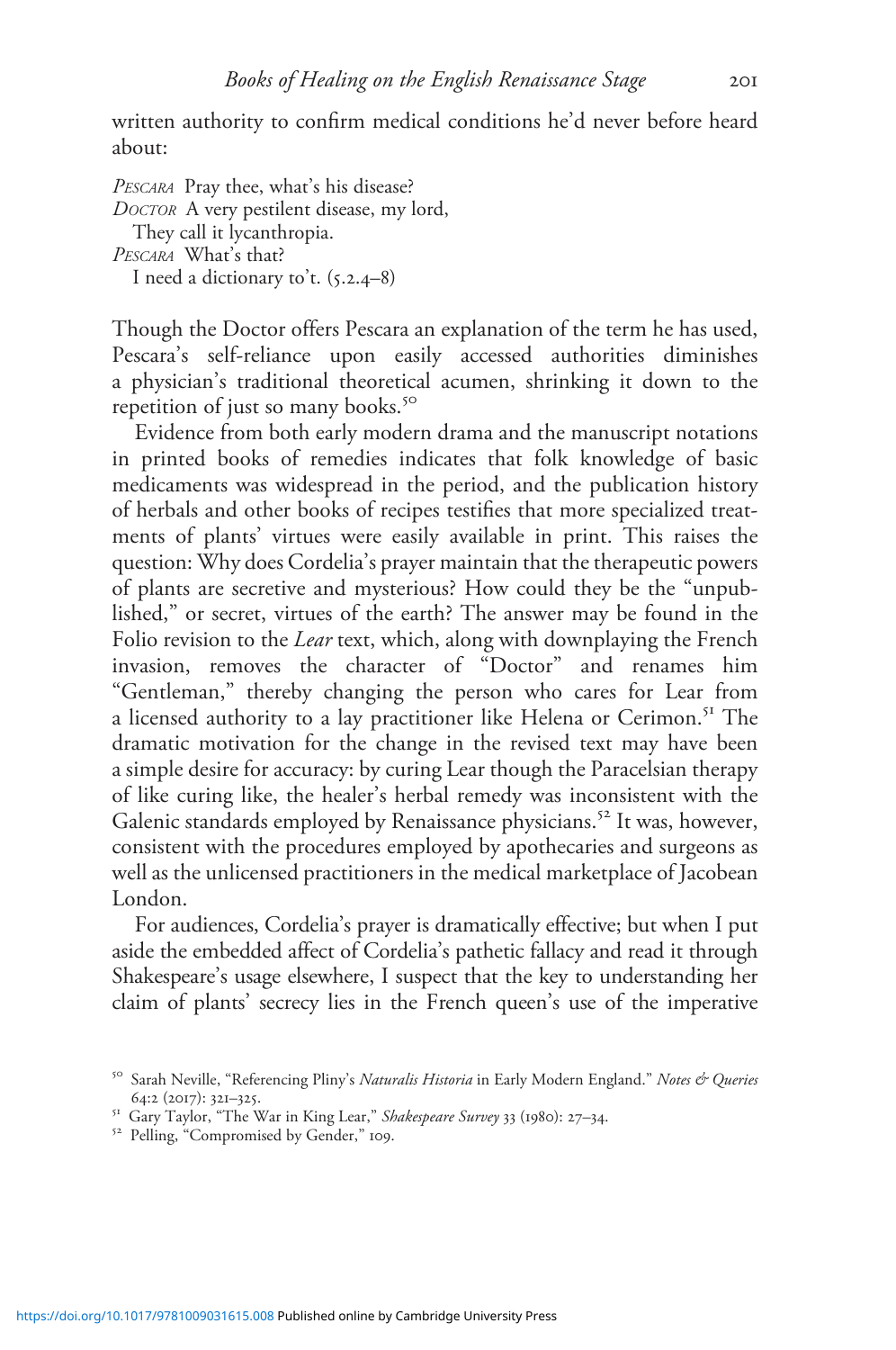mood. Cordelia prays, but she also commands, and it is her queenly assertion of authority over the virtues of the Earth that will ultimately heal her father:

> All blest secrets, All you unpublished virtues of the earth, Spring with  $my$  tears. (4.4.15–17, my emphasis)

In returning to her English homeland, Cordelia commands the Earth just as another of Shakespeare's returning English sovereigns had done so before her: in *Richard II*, the King, returning from Ireland, opens with a long speech of similar pathetic fallacy, ultimately concluding, "This earth shall have a feeling" (3.2.24); and, like Cordelia's, Richard's affective invocation to England's soil prompts the growths of plants: he urges that the earth might "Yield stinging nettles to mine enemies" (3.2.18), a passage that is soon ironically undercut by the Gardener's later allegorical transference of the King himself into a sick plant (3.4.49–50). Neither Cordelia nor Richard survives until the end of the play; both die in prison, ultimately defeated by events beyond their sovereign control. The botanical usage shared between King Richard and Cordelia is thus dramaturgically, narratively, and affectively similar, suggesting that, as he revised King Lear, Shakespeare may have had in mind the earlier play about another sovereign who was "careless-patient."

In transforming the Quarto's Doctor into the Folio's Gentleman, Shakespeare both eliminates the possibility that Cordelia may be understood to defer to the growing intellectual authority of physicians and sets up the character as a healer in her own right. While it is possible in the Quarto to read the Doctor's account of "simples operative" as a professional's answer to Cordelia's rhetorical question about the limits of "man's wisdom," in the Folio those details are provided by an unspecified member of the court. In other words, what had once been specialized knowledge becomes commonplace, able to be spoken by anyone. In the Folio, Lear's loyal daughter, now turned French queen, savior of England, and general of an invading army, does not submit to taking the council of a physician. Instead, Cordelia, whose name means "heart medicine," uses this common knowledge to take healing matters into her own hands. When speaking to a Doctor in the Quarto, Cordelia's "Be governed by your knowledge, and proceed / I' th' sway of your own will<sup>"</sup>  $(4.7.17-18)$ defers to a physician's authority to govern medical care, even when caring for the bodies of kings. Spoken to a Gentleman, however, the phrase serves to elevate the subjectivity that has guided Cordelia's actions throughout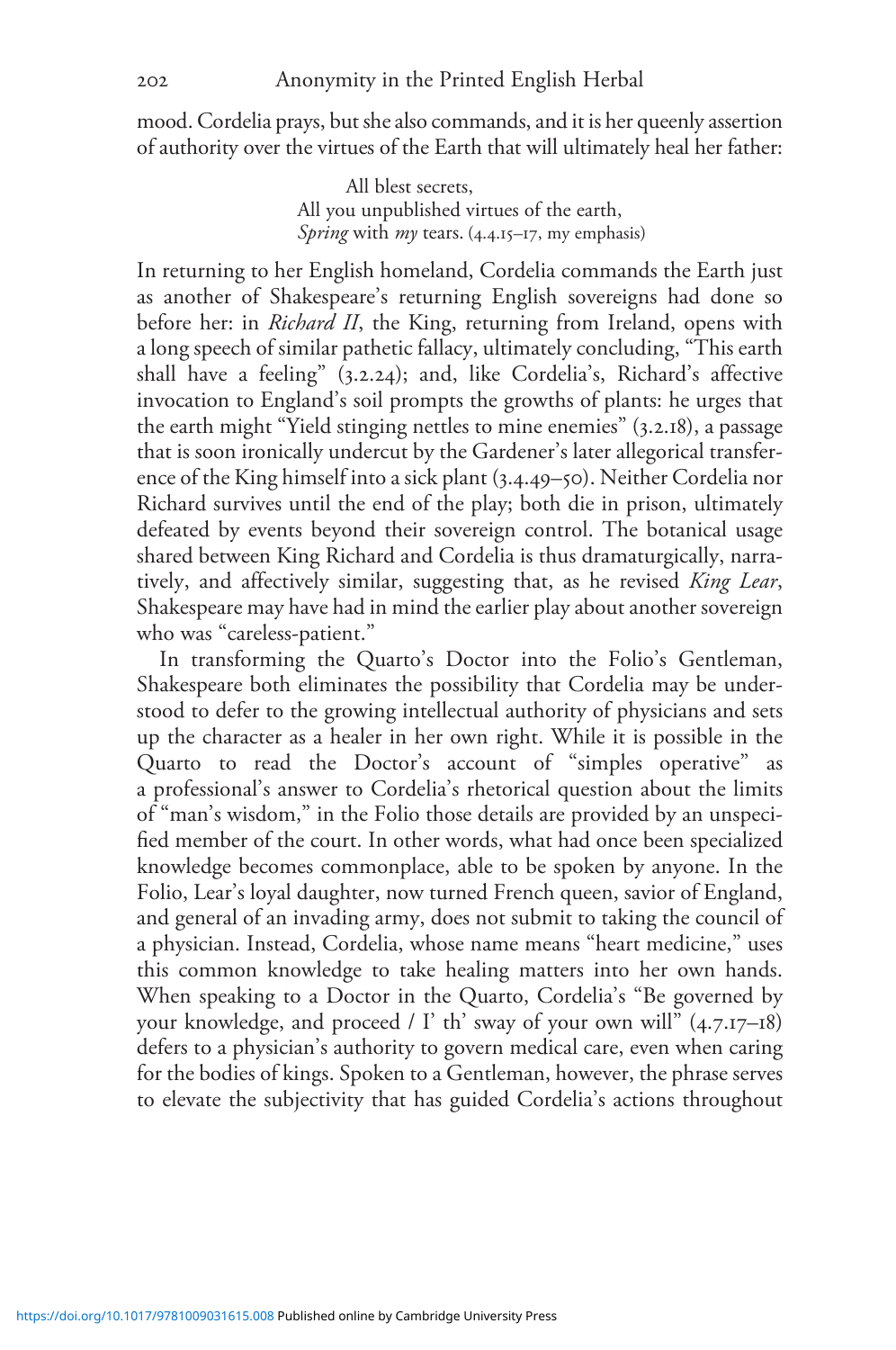the play. Once Lear is brought onto the stage, Cordelia utters another assertion of a lay person's power to cure:

> O my dear father, restoration hang Thy medicine on my lips, and let this kiss Repair those violent harms that my two sisters Have in thy reverence made! (4.7.24–27)

For a brief moment, the mad king is lucid, cradled in his daughter's arms.<sup>53</sup>

An investigation of Cordelia's intention in this small speech indicates the increasing complexity of early modern attitudes towards the fields of botany and medicine and highlights the role that books could play in the performance of healing by both professionals and amateurs. By 1608, printed botanical works, along with the manuscript annotations contained within them, were widely available to serve as props that allowed Jacobean dramatists to consider the ways that medical and scholarly authority was constructed as part of the process of self-fashioning. Herbals could likewise serve as props off stage as these books appeared in portraits for figures like Anne Clifford and William Cunningham (see Figure 7.1), who used them to serve as evidence of their own medical, cosmographical, or botanical authority. It is unsurprising, then, that the English stationers who produced and profited from such books recognized their potential as statusconveying commodities. In the semiotic space of the early modern stage, herbals and other medical books held up a mirror to the tentative and conditional nature of scholarly and professional authority.

<sup>&</sup>lt;sup>53</sup> Wayne Lewis, writing on doctors in literature in the back pages of a medical newsletter, calls King Lear's physician "the original 'walk-on part' for the medic ... He is there for plot and character development only." Nonetheless, Lewis finds meaning in the character's ability to signify the triviality of the physician's role: "Lear's doctor should remind us that we too have only 'walk on parts' in the great tragedies of our patients' lives." See Wayne Lewis, "Six Doctors in Literature: Number 5: The Doctor from King Lear, by William Shakespeare," The British Journal of General Practice 49 (May 1999): 416. On variant stage directions in the texts of Lear, see Sarah Neville, "The 'Dead Body Problem': The Dramaturgy of Coffins on the Renaissance Stage," in Annalisa Castaldo and Rhonda Knight, Stage Matters: Props, Bodies, and Space in Shakespearean Performance (Madison, NJ: Farleigh Dickinson University Press, 2018), 127–141, esp. 132–133.